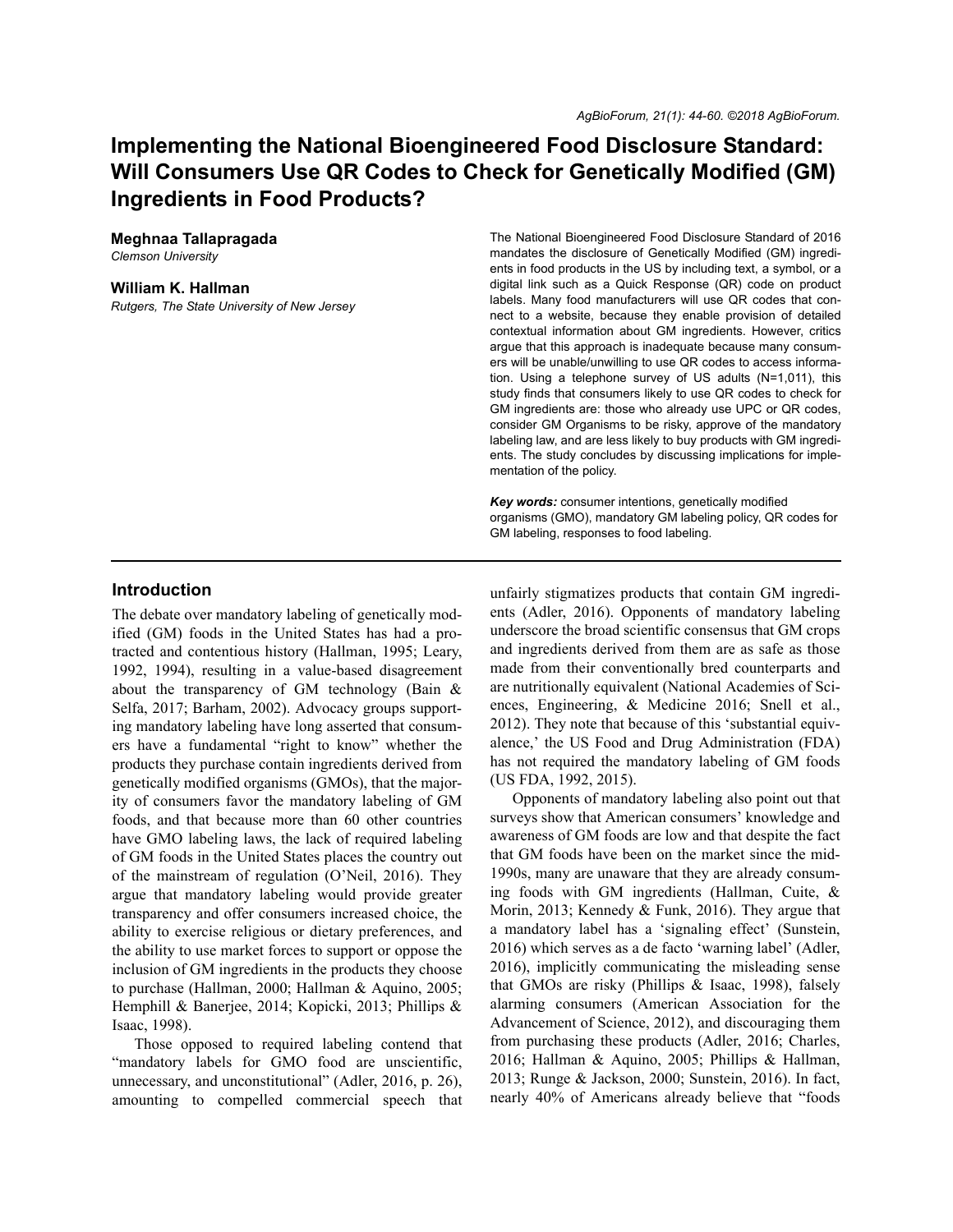with genetically modified ingredients are generally worse for health than foods with no genetically modified ingredients" (Funk & Kennedy, 2016, p. 46). As such, many consumers may reject products labeled as containing genetically modified ingredients. Capitalizing on this, nearly 16% of new US food and beverage products made non-GMO claims in 2015 (Watson, 2016).

Analyses of the potential economic impacts of mandatory labeling also suggest that the costs of compliance would significantly increase the price of food products (McFadden, 2017). These costs include those related to maintaining strict separation between GM and non-GM crops and ingredients to ensure accurate labeling, (Hallman & Aquino, 2005) and the expense of non-GMO certifications necessary to meet the demands of consumers who wish to avoid products with GM ingredients (Hemphill & Banerjee, 2014). The consumers' willingness to pay for such added expense is yet to be fully explored within the context of GM labeling and could depend on the specific product, process, or application (Costanigro, Deselnicu, & McFadden, 2016).

# *The National Bioengineered Food Disclosure Standard of 2016*

Congress passed legislation in 2016 to create a federal requirement to label food products containing GM ingredients (Charles, 2016). The law was passed, in part, to preempt Vermont's Act 120 (Vermont General Assembly, 2016) which required labeling of GM foods, effective July 1, 2016. It was also enacted to forestall efforts by other states to set their own labeling standards, which the food and agriculture industry feared would lead to a collection of complex, inconsistent, and perhaps contradictory sets of regulations (Plumer, 2016).

Signed into law on July 29, 2016, the National Bioengineered Food Disclosure Standard of 2016 requires the labeling of all food products containing GM ingredients sold in the United States. Although the law does not specify the date by which companies must disclose that their products contain GM ingredients, it instructs the US Department of Agriculture (USDA) to issue regulations necessary to implement the federal disclosure standard by July 29, 2018.

An amendment to the Agricultural Marketing Act of 1946 (7 U.S.C. 1621 et seq.), the law places responsibility for GM food labeling within the USDA rather than the FDA, signaling that the labeling of GM foods is a marketing issue rather than one designed to protect pub-



**Figure 1. QR code.**

lic health. It also gives the Secretary of Agriculture significant discretion in setting the standards for GM food labeling, including determining what qualifies as a 'bioengineered food,' what term should be used to describe such foods, and what amounts of bioengineered food must be present in a product to trigger mandatory labeling (National Bioengineered Food Disclosure Standard, 2016).

One of most contentious provisions of the law is that it permits companies selling foods containing GM ingredients to choose the method by which they disclose GM information on their product labels (Bittman, 2016; Charles, 2016; Plumer, 2016; Rosenberg, 2016). Under the law, companies can indicate the presence of GM ingredients in their products using text or a symbol on their labels, or by printing an electronic or digital link such as a universal product code (UPC) or quick response (QR) code on their labels, which connects consumers to disclosure information published on a website. On-package language such as "scan here for more food information" would be required to accompany the QR code (or other digital link; National Bioengineered Food Disclosure Standard, 2016, §293 [a][2][D]). Many food manufacturers are likely to choose to print a QR code on their packaging (e.g., Figure 1) that links to a website as their preferred disclosure method because it offers the opportunity to provide detailed information about GM ingredients to consumers who want it, without potentially stigmatizing products by printing prescribed text or a symbol on their labels (Zhang, 2016).

# *SmartLabel*

Many companies who intend to use QR codes are also likely to choose to make their GM ingredient disclosures using the web-based SmartLabel platform (Smart-Label.org), which was launched in December 2015 and went online in May 2016. SmartLabel was created by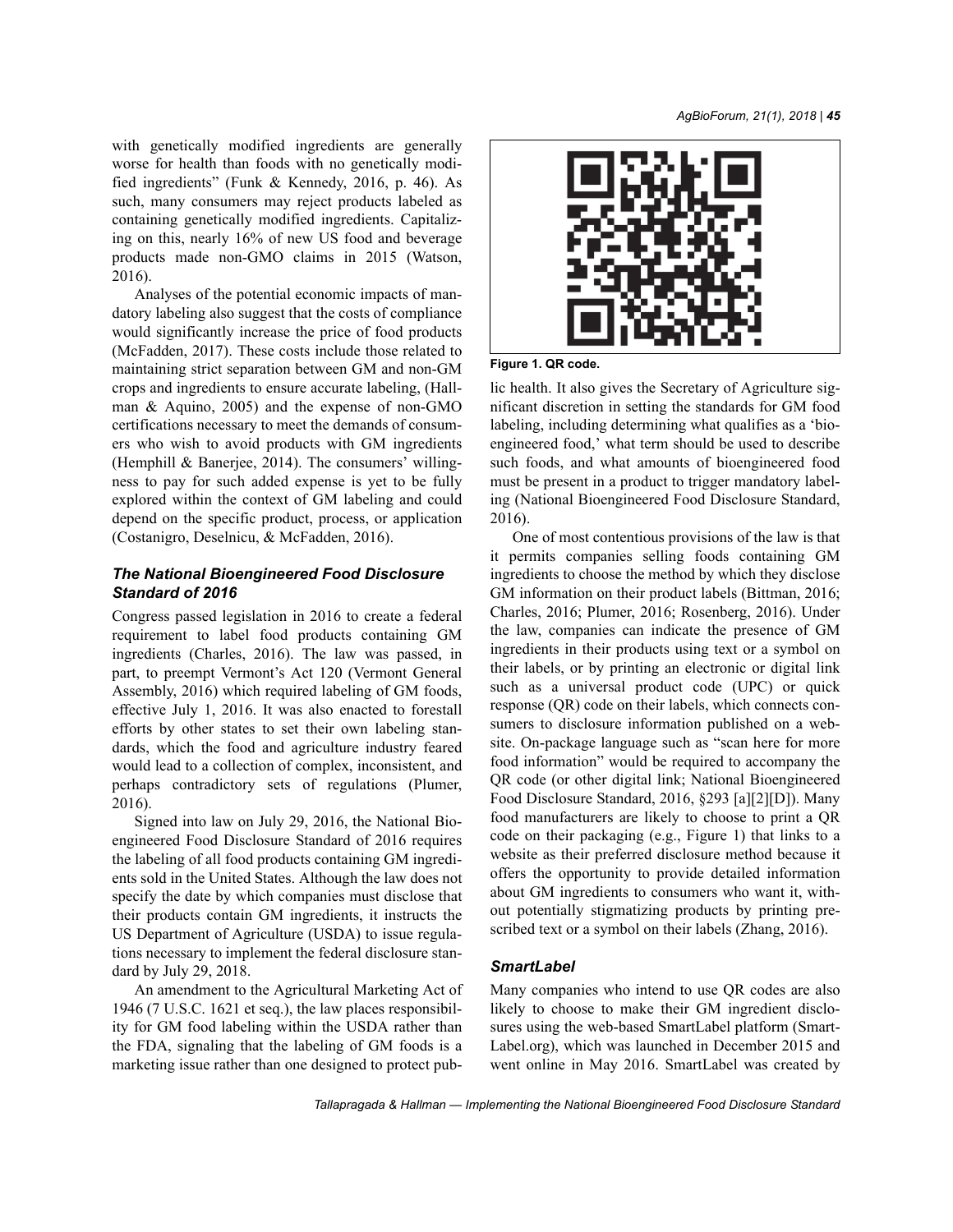the Grocery Manufacturers Association (GMA) as a transparency initiative designed to provide consumers with desired information about the products they buy (GMA, 2015a). While the GMA says that the initiative was not developed specifically for GMO labeling (Heneghan, 2016), and the National Bioengineered Food Disclosure Standard of 2016 does not explicitly mention the SmartLabel platform by name, "it clearly takes inspiration from it" (Zhang, 2016).

At least 30 of the largest food and beverage companies in the United States have pledged to use the Smart-Label platform to provide detailed information about their products (GMA, 2015a). Moreover, the GMA projects that by the end of 2020, more than 60,000 food, beverage, personal care, pet care, and household products will have an associated SmartLabel, representing more than 80% of the products purchased in these categories (GMA, 2015a; Kvidahl, 2016).

Each SmartLabel product has its own QR code and is associated with a specific landing page on the Smart-Label.org website (Kvidahl, 2016). The design of the landing page is consistent across food and beverage products and includes a picture, links to the producer's website, and a series of tabs corresponding to the product's ingredients, nutrition information, and the presence of potential allergens. Under a tab marked 'other information,' companies also have the ability to include voluntarily disclosed certifications (such as kosher and non-GMO certifications), and nutrient content, structure/function, qualified health, 'free from,' and other claims (GMA, 2015a). Currently, some companies also use the 'other information' tab to disclose voluntarily that their products include ingredients sourced from genetically engineered crops (GMA, 2015a).

In addition to scanning QR codes that link to landing pages on the SmartLabel website, consumers can access SmartLabel information through web searches, through links from the websites of participating brands or retailers, through forthcoming digital apps, or through a retailer's customer service desk (GMA, 2015b). The GMA also cites research by the Benenson Strategy Group, which purportedly found that 75% of consumers say they would be likely to use SmartLabel. The research was conducted online in November of 2015 and involved "interviews" with "a national sample" of 902 primary household food shoppers (GMA, 2015a). However, there are no published details concerning the study's sampling methodology, the sample demographics, response rates, what information about SmartLabel was provided to the participants as part of the study, or the wording of the questions posed to participants.

Therefore, the generalizability of the study is difficult to assess.

## *Will Consumers Use QR Codes to Seek GM Disclosure Information?*

Much of the criticism of the QR code/SmartLabel disclosure option has focused on the perceived likelihood that consumers will use QR codes to access GM ingredient information. Proponents are convinced that interested consumers will use QR codes, pointing out that both UPC and QR codes have become ubiquitous in the food retail industry (Atkinson, 2013; Weightman, 2015) and so should be familiar to the public. For example, shoppers have long been able to use UPC and other barcodes to find price and product information, to redeem coupons, and to process their purchases for payment using self-checkout terminals in stores (Basker, 2012; GS1 US, 2017; Weightman, 2015). QR codes are frequently used in cross-media marketing campaigns, and since 2010, consumers have been able to use their smartphones to scan QR codes to retrieve information about products and to receive direct incentives to purchase them, including discount coupons, recipes, product sample offers, music, game, and software downloads and access codes (Okazaki, Li, & Hirose, 2012; Shin, Jung, & Chang, 2012).

Proponents also point out that cell phones have also become ubiquitous. Most American adults (95%) now own a cell phone, and more than three quarters (77%) own a smartphone capable of accessing the internet (Pew Research Center, 2018). Americans are also increasingly using their phones to make decisions about what products to buy and to purchase those products online. Half of Americans (51%) say they have used their cell phones to make an online purchase, and nearly half (45%) report having used their cellphone while inside a physical store to look up online reviews of products or to find better prices online (Smith & Anderson, 2016). Research by the Food Marketing Institute and Neilsen, suggests that nearly 60% of shoppers use their mobile devices to search for deals and coupons, and more than half of shoppers use retailers' apps when grocery shopping (Russell, 2017). This suggests that many consumers are already comfortable using their cell phones to seek information about products while shopping and therefore are likely to use them to seek information about GM ingredients if they are interested.

Critics disagree and argue that requiring consumers to scan a QR code with their phones to access GMO disclosures simply serves as a barrier to getting informa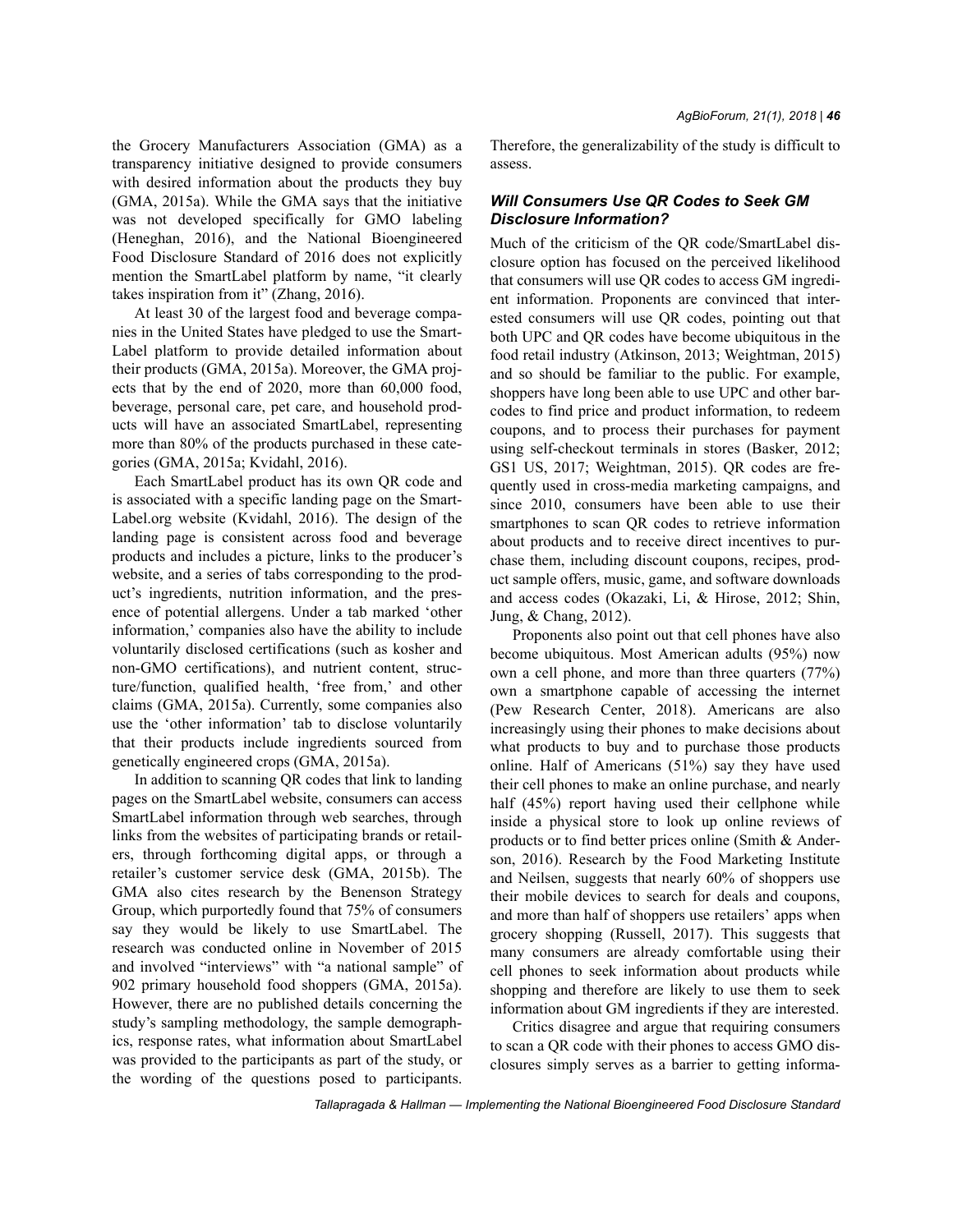tion about GM foods that the public has a right to know. They contend that rather than providing greater transparency, using QR codes permits companies to hide the fact that they use GM ingredients. As such, they ridicule the new law that permits this option, calling it the Deny Americans the Right to Know (DARK) Act (Greenberg, 2016).

Opponents say that rather than using QR codes to access GM disclosure information, consumers would prefer clear on-package labeling of GMOs (O'Neil, 2016). For example, the Just Label It! campaign (Just Label It, 2015), which opposes the use of codes/Smart-Labels to disclose GMO information, cites a November 2015 telephone survey of 800 likely general election voters conducted for the campaign by The Mellman Group, Inc. (2015). In that survey, participants were asked, "Would you prefer that labels indicating whether a food product at the grocery store contains genetically modified ingredients, or GMOs: 1) be printed on the package in ways visible to the naked eye OR 2) be included in bar codes on the package that could be scanned using a smartphone app?" In response, 88% reported that they favor printed labels, "visible to the naked eye."

Opponents also argue that reliance on QR codes for GMO disclosure information is "inherently discriminatory to the poor, the elderly, the rural, and minorities" because they are less likely to have smartphones able to scan them (Center for Food Safety, 2015). Recent data shows that smartphone ownership is growing significantly. More than three quarters (77%) of American adults currently have a smartphone. Yet, they are less commonly owned by African-Americans (72%), rural residents (67%), those making less than \$30,000 (64%), and those 65 or older (42%; Pew Research Center, 2018).

Recognizing that not all consumers currently have smartphones capable of scanning QR codes, a provision of the National Bioengineered Food Disclosure Standard of 2016 requires the USDA to assess, "the costs and benefits of installing in retail stores electronic or digital link scanners or other evolving technology that provide bioengineering disclosure information" (National Bioengineered Food Disclosure Standard, 2016, §293 [c][3][E]). This suggests that retail food stores might eventually be required to install QR code scanners for the convenience of their customers who do not own an internet-capable smartphone.

The Environmental Working Group (EWG)—which also opposes the QR code option for GMO disclosure—claims that people are unfamiliar with the codes, and that "consumers won't know to scan" QR codes to get more information about their food (Kustin, 2015). They cite The Mellman Group, Inc. (2015) study of likely voters, which reported that only 17% said that they have ever scanned a barcode to get information, and that only 16% claim to have ever scanned a QR code. Consequently, the EWG implies that because consumers *have not* used QR codes in the past, they *will not* scan QR codes to obtain GM ingredient information in the future.

Other groups, such as the Organic Consumers Association (OCA) suggest that consumers *should not* scan QR codes for GM ingredient disclosure. Instead, they urge consumers to "boycott any company that uses the GMA's SmartLabel QR code—what we call the 'Mark of Monsanto'—on their products" (OCA, 2017a). Interestingly, in support of their "buy organic brands that support your right to know" campaign, the OCA also urges consumers to download its buycott.com mobile phone app. They suggest that consumers should "then take your mobile phone with you to the store and use the app to scan the barcode on products before you buy them. The app will look up the product, determine what brand it belongs to, and figure out what company owns that brand. Then it will cross-check the product owners against the companies and brands included in our 'Right to Know' campaign" (OCA, 2017b). The app also lists reasons to buy and reasons to avoid the product.<sup>1</sup>

Crucially, the advocacy organizations opposed to the use of QR codes to access GM ingredient information are also opposed to the production and use of GMOs in general, often suggesting that they have negative effects on the health of humans and the environment. As such, they urge consumers to avoid consuming products containing GM ingredients, both as a measure to protect the health of individuals and as an economic force designed to reduce the market for GM foods overall. Implicit in their opposition to disclosure through QR codes is that it makes it more difficult for consumers to reject products containing GM ingredients. Thus, disclosure through QR codes is considered an inadequate warning that a product contains GM ingredients, which they view as a necessary first step in the process of precaution adoption, in which they believe all consumers should want to engage.

*<sup>1.</sup> http://buycott.com*

*Tallapragada & Hallman — Implementing the National Bioengineered Food Disclosure Standard*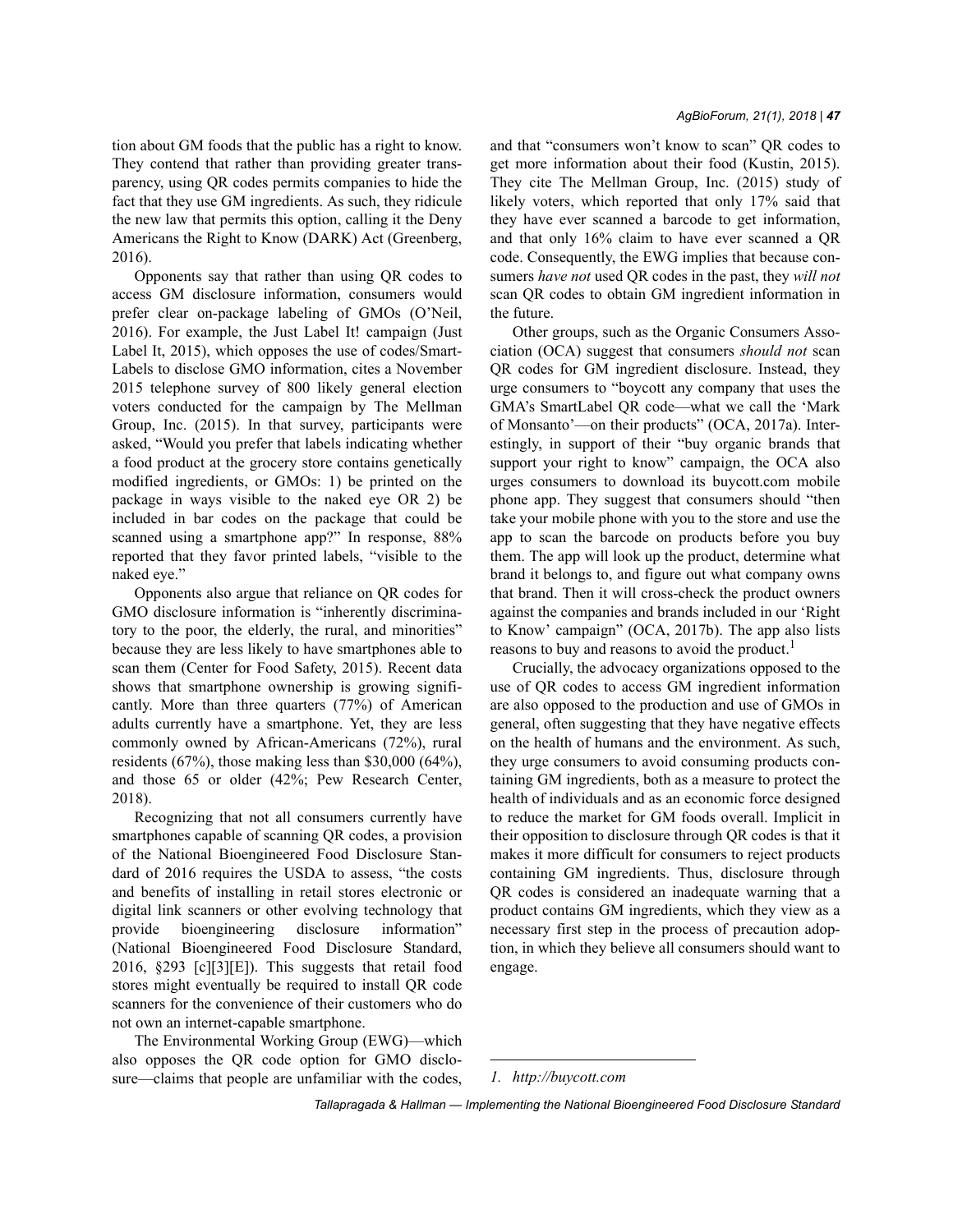## *Consumer Interest and Motivation*

While proponents and opponents disagree over whether consumers can, will, or should use QR codes on packages to check for GM ingredients in products, their arguments typically assume a level of consumer interest in the information and motivation to seek it that may not exist. Opponents of mandatory labeling have suggested that because the GMOs currently on the market are as safe to eat as conventionally produced varieties of the same crops, *few* consumers should be interested in knowing whether the products they buy have GM ingredients. In contrast, many proponents of mandatory labeling have suggested that GMOs pose potential risks to public health and the environment, so *every* consumer should be interested in knowing whether the products they buy have GM ingredients.

Surveys do show that the majority of Americans say they support mandatory labeling of GMOs, with some polls suggesting that as many as nine-in-ten Americans support it (Anderson, 2015; Center for Food Safety, 2017; Kopicki, 2013). However, the results of these surveys may overestimate the level of support for mandatory labeling because of biases inherent in the way the questions were posed. The problem is that consumers are likely to give positive responses to direct questions asking whether they would like more information about almost any topic. For example, McFadden and Lusk (2016) found that when asked the forced-choice question, "do you support or oppose mandatory labeling for food containing GM ingredients," 84% of their participants indicated support, while 16% were opposed. However, 80% also indicated that they supported mandatory labels indicating whether foods contained DNA, a policy which would require nearly all food products in the market to be labeled as such.

Hallman et al. (2013) have also shown that the number of people who express support for GM labeling depends on how you ask the question. They found that 82% of Americans say they sometimes, frequently, or always read food labels, suggesting that most consumers are familiar with the contents of those labels. Yet, when asked in an open-ended question to *list* what information they would like to have on food labels that is not already available, only 7% of the participants volunteered that they wanted to see information about GM ingredients; about the same percentage of participants (6%) who indicated that they wanted information about the food's country of origin. Later, in the same survey, participants *rated* how important it was to have various kinds of information on food labels. In response, 59% said that it was very or extremely important to have information about whether the product contains GM ingredients on a label. This is about the same percentage who indicated that it was very or extremely important to have information about whether the product was produced using hormones (63%), pesticides (62%), or antibiotics (61%); whether it was grown or raised in the United States (60%); and whether the product contains allergens (59%). Finally, when asked directly whether GM foods should be required to be labeled, 74% responded affirmatively, 8% said no, and 18% were not sure.

All of this suggests that while most consumers may not be *opposed* to the mandatory labeling of GM ingredients, far fewer may be motivated to seek the information printed on those labels or to use QR codes to access information about GM ingredients on a website. Thus, we propose

Hypothesis 1 (H1): More individuals are likely to report that they support mandatory labeling of products with GM ingredients than say they will use a QR code to seek GMO disclosure information.

The question is who *is* likely to use QR codes to seek information about the GM ingredients in foods. Most theories of information seeking suggest that people are most motivated to look for information when they perceive that information to be both relevant and useful to them (Case & Given, 2016). Those who perceive GMOs to be risky and presumably have intentions to avoid purchasing food products with GM ingredients are perhaps most likely to find GM disclosure information relevant and useful. Consistent with this, those who consider GM foods unsafe report checking for GM food labels more often (Pew Research Center, 2015). Thus, we posit

Hypothesis 2 (H2): Individuals who perceive GMOs to be risky and are less inclined to buy products with GM ingredients are more likely to use UPC or QR codes to check for GMO disclosure information.

In addition to the perceived usefulness and relevance of the information, familiarity with, and the perceived ease of use of UPC or QR codes are also likely to influence the intentions of consumers to seek information about GM ingredients using QR codes (Chaffee, 1986; Shin et al., 2012). Thus, we propose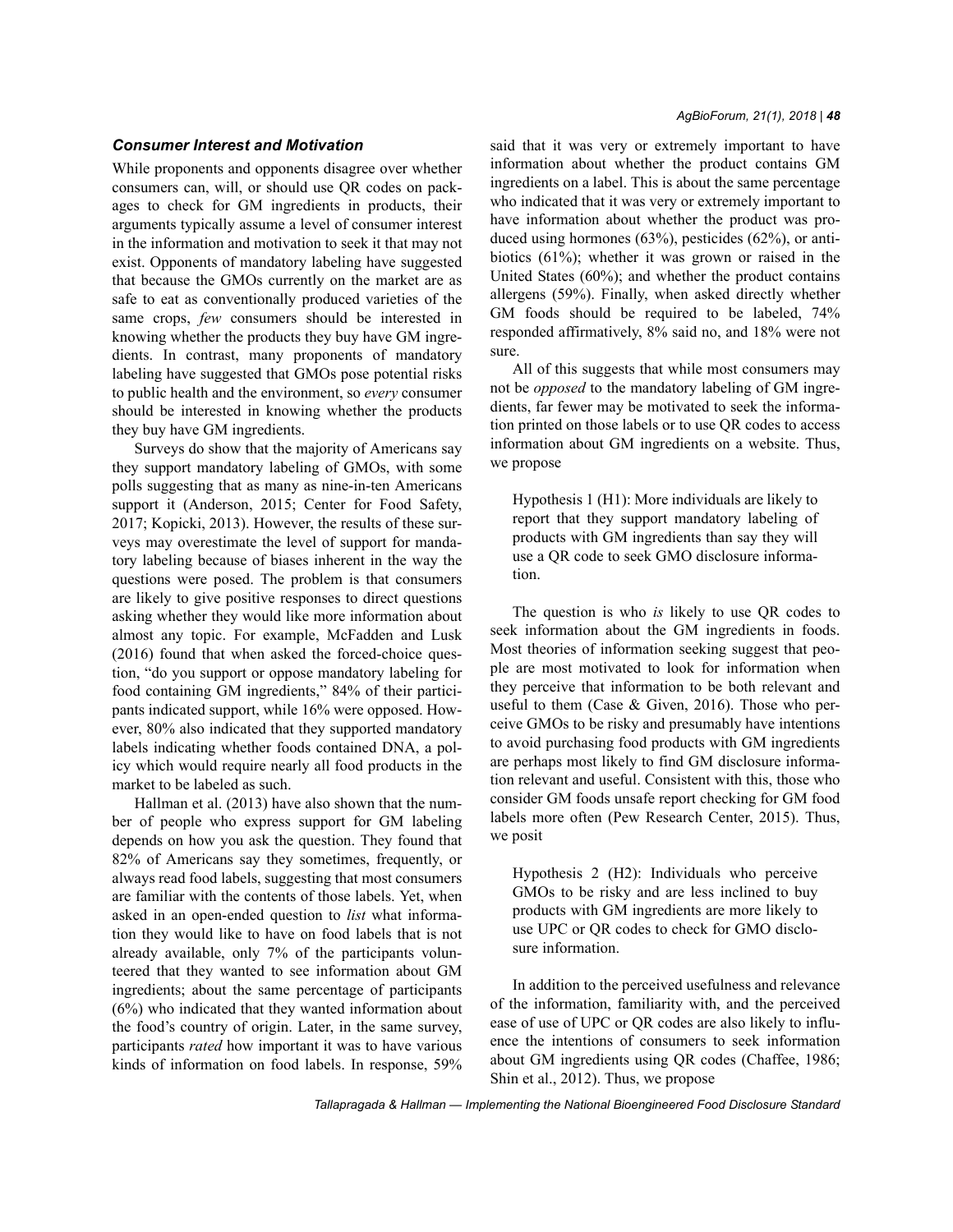Hypothesis 3 (H3): Individuals who say that they already use UPC or QR codes for other purposes are more likely to report that they will use these codes to check for GMO disclosure information.

# **Methods**

## *Data Collection*

Data were collected as part of a national, dual-frame bilingual (English and Spanish) Omnibus telephone survey conducted by the research firm SSRS. Participants were recruited using random digit dialing (including both landlines and cell phones). A total of 1,011 participants, who consented to participate in the study, were interviewed between July 21 and 25, 2016, after the final version of the labeling bill was passed by the House of Representatives on July 14, and just prior to its signature into law by President Obama on July 29<sup>th</sup>. The study was part of the Annenberg Science Knowledge survey conducted for the Annenberg Public Policy Center of the University of Pennsylvania and the Department of Human Ecology at Rutgers University by the research firm SSRS, which has a margin of error of  $\pm 3.7$ percentage points.

Weighting adjustments were applied to the sample to calculate descriptive statistics appropriately projected to the US population. To weight the sample, two adjustments were calculated for each case: (i) an adjustment for probability of selection (sample-weight) and (ii) a post-stratification adjustment. The sample weight was calculated as the inverse of the probability of a participant being selected into the sample. The probability of being selected into the sample is based on the participant's probability of being selected into the landline frame and the cell phone frame. As part of the post-stratification adjustment, with the sample weight applied, the 'raking' method was used to repeatedly weight the data to make the demographic makeup of the weighted sample match that of the population parameters. The March supplement of the US Census Bureau's Population Survey (2015) was used to calculate the population parameters for age by sex, race, education, marital status, and census region. The post-stratification adjustment also accounts for population density and phone status, using the National Health Interview Survey's estimate for the second half of 2015. All inferential statistics were calculated using the unweighted sample.

## *Measures*

To assess GMO perceptions, participants were asked to respond on a 5-point Likert scale (1=strongly disagree to 5=strongly agree) their level of agreement with the following statements: "GMOs are beneficial for society," "GMOs are risky for society," and "GMOs on the market in the United States are as safe as the conventionally grown varieties of the same crops." To measure their awareness of GMOs, participants were asked to respond to the following statement: "In the last week, how much, if any, genetically engineered or modified food do you think you ate" using a Likert scale (1=a great deal, 2=some, 3=not much, 4=none at all, or 8=do not know). To gauge awareness that the current scientific consensus concerning GM crops is that they are as safe as their conventionally grown counterparts, participants were asked to indicate which of the following three statements was most accurate: 1) "Most scientists believe that genetically modified foods on the market in the United States are as safe as the conventionally grown varieties of the same crop;" 2) "Most scientists believe that genetically modified foods on the market in the United States are NOT as safe as the conventionally grown varieties of the same crop;" and 3) "Scientists are equally divided about whether genetically modified foods on the market in the United States are as safe as the conventionally grown varieties of the same crop."

To evaluate awareness that disclosure labels are not currently required on GM foods, participants were asked, "are foods that contain genetically modified ingredients required by law to be labeled as such in the United States, or are you not sure?" on a scale (where 1=yes, 2=no, 3=or are you not sure). At the time of the survey, the GM labeling bill was not yet signed into law, and the labeling requirements resulting from National Bioengineered Food Disclosure Standard of 2016 are unlikely to go into effect prior to July 2018. Therefore, participants who responded "no" to this question were recorded as being correct and "aware that GM labeling is not currently required." To assess the approval of the GM labeling bill, participants were told that, "Congress recently passed a bill that would require labeling of genetically modified foods," and were then asked, "how much do you approve or disapprove of a requirement to label genetically modified foods?" on a 5-point Likert scale (1=strongly approve to 5=strongly disapprove).

To gauge their current use of UPC or QR codes, the participants were reminded that, "Products, price tags, and coupons often include UPC or QR codes that can be scanned to get information about a product." They were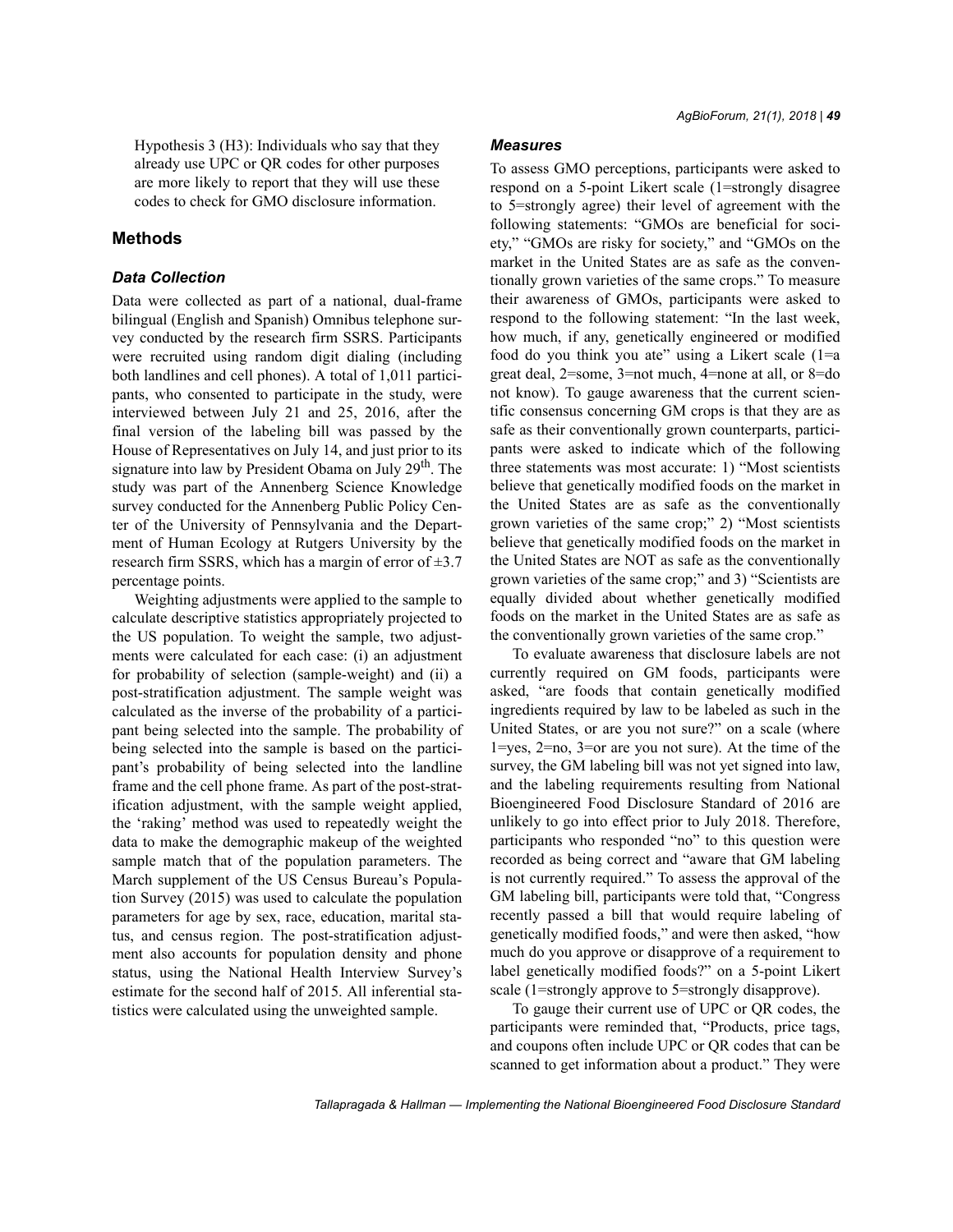#### *AgBioForum, 21(1), 2018 | 50*



**Figure 2. Demographics.** *Note: Percentages represented.*



**Figure 3. Amount of attention to news.**

*Note: Percentages represented.*

then asked, "in the last 12 months, have you used your mobile phone or a store scanner to scan one of these codes to find the price of a product or to check out at a store?" and "in the last 12 months, have you used your mobile phone or a store scanner to scan one of these codes to find information about a product's ingredients or nutrition information about a product?" A variable 'using UPC or QR codes in general' was calculated by taking the mean value of these two questions.

To evaluate participants' intentions to buy products with GM ingredients, they were asked, "if you learned that a food product contained genetically modified ingredients, would you be more likely to purchase that food product, less likely to purchase it, or would it make no difference in your purchase decision?" on a 5-point Likert scale (1=much more likely to 5=much less likely). Finally, to assess participants' intentions to use their mobile or store scanner to check for GM ingredients, they were asked, "in general, how likely, if at all, would you be to use your mobile phone or an in-store scanner to find out whether a product contained genetically modified ingredients?" on a 4-point scale (1=very likely to 4=not likely at all).

## **Results**

Mean age of the participants was 53.03 (SD=19.98). Nine-in-ten participants (90.1%) indicated that either they or someone in their household had a working cellphone. This is consistent with data from the recent Pew Research Center's report (Smith, 2017) that 95% of American adults own a cell phone. Other sample demographic information is depicted in Figures 2 and 3.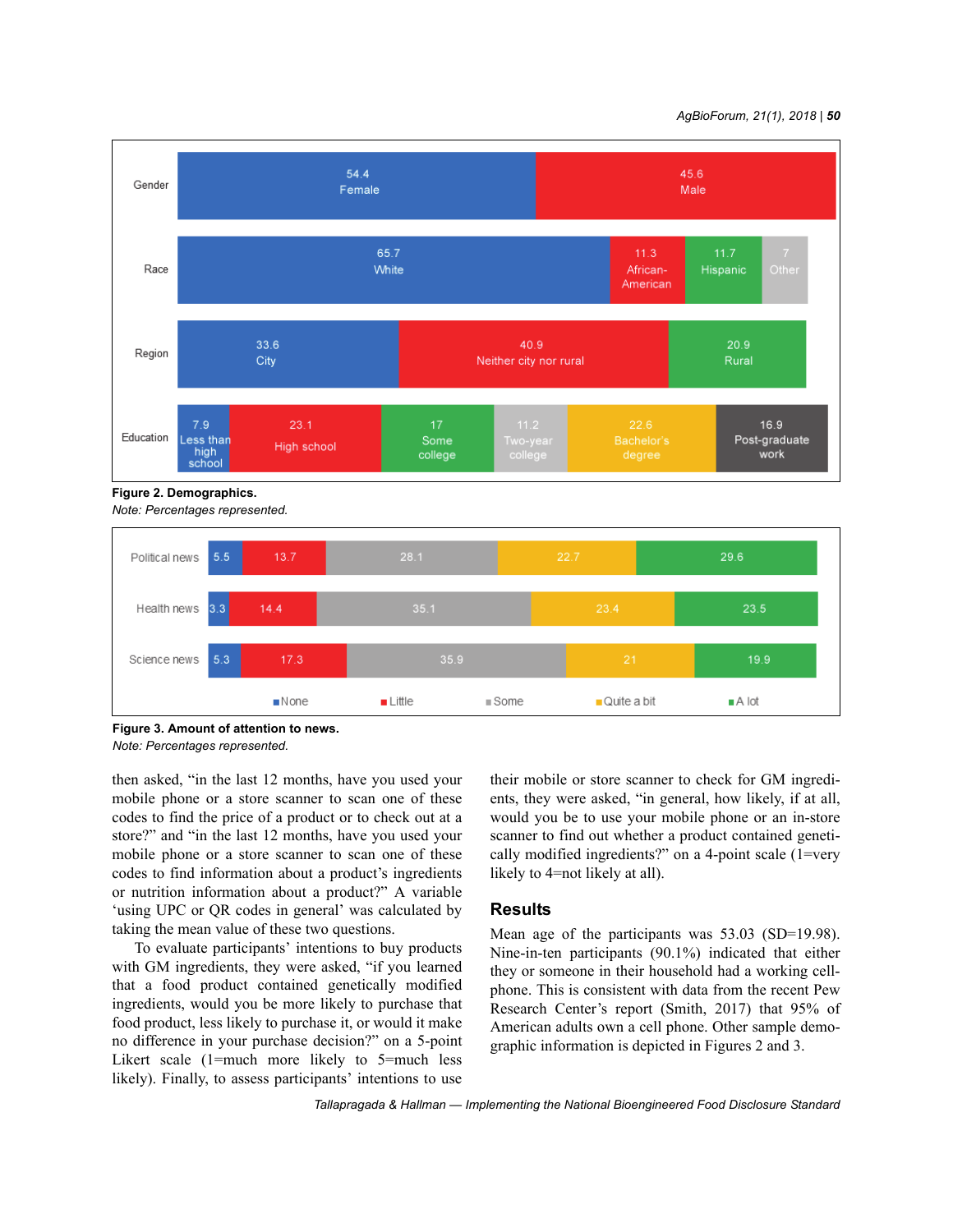| Table 1. Perceptions, awareness, and opinions concerning GMOs and the GMO labeling bill. |
|------------------------------------------------------------------------------------------|
|------------------------------------------------------------------------------------------|

| יישטוס ווי די סומט אוסטוס, מאמרטווטטט, מוומ טפווווטווט טטווטטווווואַן שוווטט מוומ מוט שוווט ומאטווואָן אווו. |       |            |            |       |           |
|--------------------------------------------------------------------------------------------------------------|-------|------------|------------|-------|-----------|
| <b>Variables</b>                                                                                             | $N^*$ | <b>Min</b> | <b>Max</b> | M     | <b>SD</b> |
| <b>GMOs as beneficial to society</b>                                                                         | 1.006 | 1.00       | 5.00       | 2.941 | 1.255     |
| GMOs as risky to society                                                                                     | 1.006 | 1.00       | 5.00       | 3.198 | 1.262     |
| GMOs are as safe as conventionally grown crops                                                               | 1,009 | 1.00       | 5.00       | 2.775 | 1.268     |
| Use of UPC/QR code to check for prices                                                                       | 1.011 | 0.00       | 1.00       | 0.288 | 0.453     |
| Use of UPC/QR code to check for nutrition                                                                    | 1.011 | 0.00       | 1.00       | 0.146 | 0.353     |
| Awareness of GMOs in diet                                                                                    | 1.008 | 0.00       | 1.00       | 0.507 | 0.500     |
| Awareness of scientific consensus of GMOs                                                                    | 1.011 | 0.00       | 1.00       | 0.283 | 0.451     |
| Aware that GM labeling is not currently required                                                             | 1.007 | 0.00       | 1.00       | 0.183 | 0.387     |
| Approval of GMO labeling law                                                                                 | 1,009 | 1.00       | 5.00       | 4.326 | 1.128     |
| Likelihood of buying products with GM<br>ingredients                                                         | 1.002 | 1.00       | 4.00       | 2.259 | 1.031     |
| Likelihood of using QR codes to check for GM<br>ingredients                                                  | 988   | 1.00       | 5.00       | 2.163 | 1.101     |
| Valid N (listwise)                                                                                           | 969   |            |            |       |           |

*\*Data are weighted to project to the population of US adult consumers.*

## *Public Perceptions, Intentions, and Behaviors (Weighted)*

Table 1 presents the weighted descriptive statistics of perceptions, awareness, and opinions on GMOs and the GMO labeling bill. About equal percentages of US adults agree that GMOs are beneficial to society (40%) and that GMOs are risky to society (41%). However, only 30% agree that GM foods on the market in the United States are as safe as conventionally grown varieties of the same crop. Similarly, only 28% report that most scientists believe that GM foods on the market in the United States are as safe as the conventionally grown varieties of the same crop. Only half of US adults (51%) believe that they have consumed *any* GM food in the past week and 51% say they would be less likely to purchase a food product containing GM ingredients. However, only 18% are aware that GM labeling is not currently required in the United States.

Nearly three-in-ten US adults (29%) used their mobile phone or a store scanner to find the price of a product or to check out at a store during the prior 12 months. Only about half that number (15%) said that they had used their mobile phone or a store scanner to find information about a product's ingredients or nutritional information about a product. Among those who used their mobile phone or store scanner, two-in-ten US adults (22%) used them for both, i.e., to (a) find the price of a product or to check out at a store and (b) to find the information about a product's ingredients or nutritional information about a product. Four-in-ten US adults (40%) reported that they would be likely to use their mobile phone or an in-store scanner to find out whether a product contains GM ingredients.

Hypothesis 1 was confirmed. While eight-in-ten (81%) Americans say they either somewhat approve or strongly approve of a bill passed by Congress that would require labeling GM foods, only four-in-ten (40%) say they would be somewhat likely or very likely to use their mobile phone or an in-store scanner to find out whether a product contains GM ingredients. Moreover, about one-third (34%) of US adults say they strongly approve of a bill passed by Congress that would require labeling GM foods but also say they are either 'not too likely' or 'not at all likely' to use their mobile phone or in-store scanner to find out whether a product contains GM ingredients.

## *Who is Using UPC/QR Codes? (Unweighted)*

Logistic regressions were conducted to create profiles of those who reported having used UPC or QR codes in the past 12 months to 1) find the price of a product or to check out at a store and 2) find information about a product's ingredients or nutrition information about a product. The regression models were both significant (as shown in Table 2): 1) the use of UPC or QR codes to find the price of a product or to check out at a store,  $(\chi^2(8)=34.378, p<0.001,$  Nagelkerke R<sup>2</sup>=0.049), and 2) the use of QR codes to find information about a product's ingredients or nutrition information about a product,  $(\chi^2(8)=31.166, p<0.001, \text{ Nagelkerke } R^2=0.055).$ The  $\mathbb{R}^2$  for both models are small but significant. Those who reported having used UPC or QR codes to find the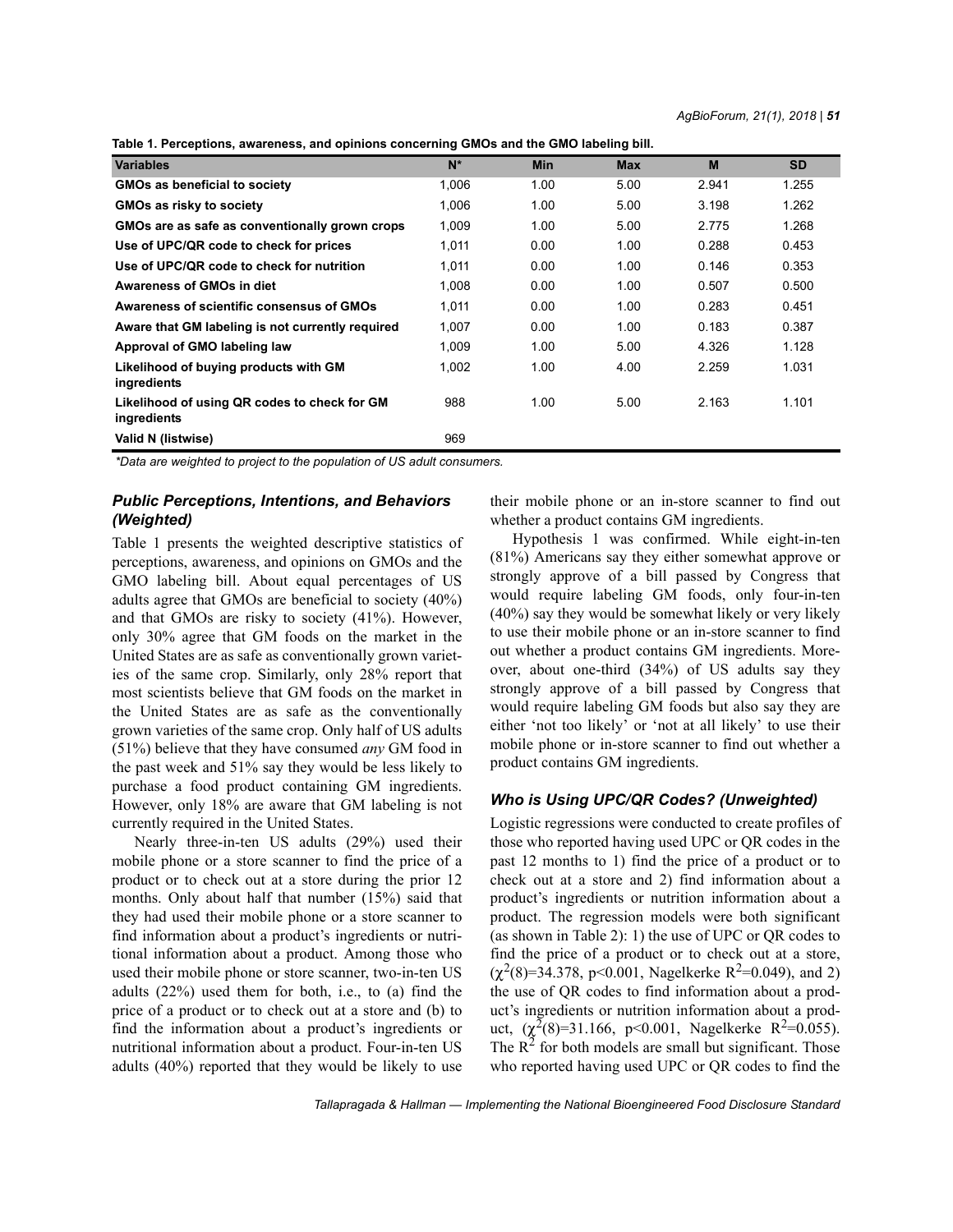|                        | Using UPC/QR code to check for price |           | Using UPC/QR code to check for nutrition |           |
|------------------------|--------------------------------------|-----------|------------------------------------------|-----------|
| <b>Predictor</b>       | B                                    | <b>SE</b> | B                                        | <b>SE</b> |
| Age                    | $-0.017***$                          | 0.004     | $-0.018***$                              | 0.005     |
| Female                 | $0.315*$                             | 0.147     | 0.205                                    | 0.184     |
| <b>Race: White</b>     | 0.095                                | 0.242     | 0.178                                    | 0.314     |
| Race: African-American | 0.267                                | 0.307     | 0.277                                    | 0.394     |
| Race: Hispanic         | 0.369                                | 0.307     | 0.489                                    | 0.384     |
| <b>Education</b>       | $0.092***$                           | 0.025     | $0.097**$                                | 0.031     |
| <b>Region: Rural</b>   | $-0.062$                             | 0.182     | 0.091                                    | 0.229     |
| Access to a cell phone | $-0.343$                             | 0.258     | 0.657                                    | 0.446     |
| Constant               | $-1.355*$                            | 0.532     | $-3.178***$                              | 0.737     |
| Chi square             | 34.378                               |           | 31.166                                   |           |
| df                     | 8                                    |           | 8                                        |           |
| Nagelkerke $R^2$       | 0.049                                |           | 0.055                                    |           |
| N                      | 972                                  |           | 972                                      |           |

**Table 2. Logistic regressions of using QR codes in general.**

*Note: \*\*\*p<0.001; \*\*p<0.01, \*p<0.05*

price of a product or to check out at a store in the previous 12 months were more likely to be younger (*β*=- 0.017, p<0.001), have greater levels of education (*β*=0.092, p<0.001), and to be female (*β*=0.315, p<0.05). Similarly, those who reported having used UPC or QR codes to find information about a product's ingredients or nutrition information in the previous 12 months were more likely to be younger  $(\beta = 0.018)$ , p<0.001), and to have greater levels of education  $(\beta=0.097, p<0.01)$ . However, sex was not a significant predictor.

# *Strongly Approve, but Unlikely to Act (Unweighted)*

About 16% of the sample (160 participants) say that they 1) strongly approve of the GMO labeling bill, 2) perceive GMOs to be risky, and yet also 3) report being "not too likely" or "very unlikely" to use QR codes to check for GM ingredients in products. A logistic regression was performed  $(\chi^2(13)=67.489, p<0.001,$ Nagelkerke  $R^2$ =0.118) to predict the characteristics of these individuals (see Table 3). Consistent with their view that GMOs are risky, these participants report that they are less likely to buy products with GM ingredients (Wald criterion=35.953,  $p<0.001$ ), and consistent with a lower reported likelihood to use QR codes to check for GM ingredients, the regression indicates that these individuals were less likely to have used UPC or QR codes in general during the prior 12 months (Wald criterion= $15.544$ , p<0.001).

# *Predicting Intentions to Purchase Food Products with GM Ingredients and Intentions to Seek Information about GM Ingredients Using QR Codes (Unweighted)*

Two linear regressions were conducted to assess predictors of participant's self-reported likelihood to purchase food products with GM ingredients and to assess their self-reported likelihood for using mobile phones or instore scanners (i.e., QR codes) to check for GM ingredients in products. Table 4 indicates the final blocks for both regression models.

In the first linear regression model, predictor variables were added in four blocks to assess their contribution to self-reported likelihood of purchasing food products with GM ingredients. In the first block, demographic and descriptive variables were added—age; sex coded for female; race coded for White, African-American, and Hispanic; education level; rural regions; and variables measuring participants' attention to news focused on political issues, health issues, and science issues ( $\mathbb{R}^2$ : 0.045, adjusted  $\mathbb{R}^2$ : 0.034). In the second block, perceptions of GMOs (GMOs are beneficial; risky; as safe as conventional varieties of crops) were added  $(R^2: 0.342,$  adjusted  $R^2: 0.333$ ). In the third block, variables pertaining to awareness of GMOs were also added: how much, if any, genetically engineered or modified food the participant thought they had consumed in the prior week, and their awareness of the scientific consensus on GMOs being as safe as conventionally grown varieties of crops  $(R^2: 0.345)$ , adjusted  $R^2$ : 0.334). In the final block, variables measur-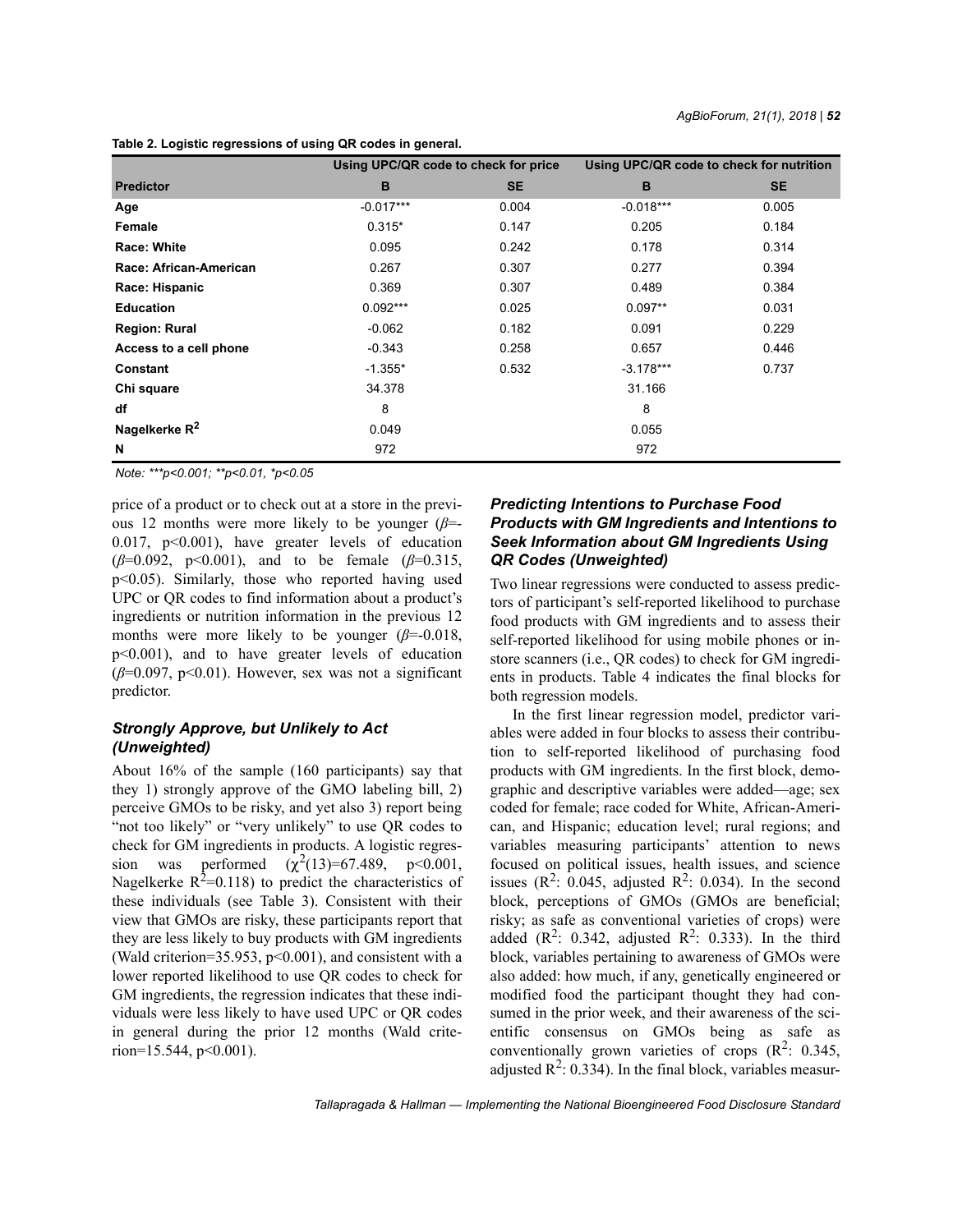**Table 3. Logistic regression to predict characteristics of those who strongly approved of the GMO labeling bill (1), perceived GMOs to be risky (2), but reported being not too likely or very unlikely to use QR codes to check for GM ingredients in products (3).**

| <b>Blocks</b>                           | <b>Predictors</b>                                 | B           | <b>SE</b> |
|-----------------------------------------|---------------------------------------------------|-------------|-----------|
| <b>Descriptives (Block 1)</b>           | Age                                               | 0.003       | 0.006     |
|                                         | Female                                            | $-0.010$    | 0.192     |
|                                         | Race: White                                       | 0.038       | 0.304     |
|                                         | Race: African-American                            | $-0.372$    | 0.418     |
|                                         | Race: Hispanic                                    | 0.013       | 0.407     |
|                                         | Education                                         | 0.016       | 0.033     |
|                                         | Region: Rural                                     | $-0.047$    | 0.232     |
|                                         | Access to a cell phone                            | $-0.018$    | 0.318     |
| QR general (Block 2)                    | QR use in general                                 | $-1.343***$ | 0.341     |
| <b>Awareness of GMOs (Block 3)</b>      | Awareness of GMOs in diet                         | 0.015       | 0.197     |
|                                         | Awareness of scientific consensus on GMOs         | $-0.130$    | 0.224     |
| Awareness on GMOs (Block 4)             | Aware that GM labeling is not currently required  | 0.087       | 0.240     |
| Intention to purchase GMOs<br>(Block 5) | Likelihood of buying products with GM ingredients | $-0.630$    | 0.105     |
|                                         | Constant                                          | $-0.540$    | 0.732     |
|                                         | Chi square                                        | 67.489      | 0.732     |
|                                         | df                                                | 13          |           |
|                                         | Nagelkerke R2                                     | 0.118       |           |
|                                         | N                                                 | 946         |           |

*Note: \*\*\*p<0.001; \*\*p<0.01, \*p<0.05*

ing levels of awareness of GM labeling not being currently required and their levels of approval of the GM labeling bill were added ( $\mathbb{R}^2$ : 0.357, adjusted  $\mathbb{R}^2$ : 0.345).

Based on the first linear regression, participants who indicate being more likely to purchase food products with GM ingredients are also likely to be younger (*β*=- 0.068,  $p<0.05$ ), consider GMOs to be beneficial to society ( $\beta$ =0.271, p<0.001), not as risky to society (-0.121, p<0.001), and as safe as conventionally grown varieties of crops  $(0.218, p<0.001)$ ; they are also less aware that GM labeling is not currently required (*β*=-0.078, p<0.01) and are less likely to approve of the GMO labeling bill (*β*=-0.098, p<0.01).

In the second linear regression model, predictor variables were added in six blocks to assess the likelihood of using QR codes to check for GM ingredients in products. In the first block, demographic and descriptive variables were added—age; sex coded for female; race coded for White, African-American, and Hispanic; education level; rural region; variables measuring participants' attention to news focused on political issues, health issues, and science issues; and a variable coded for having a cellphone in the household  $(R^2: 0.119)$ , Adjusted  $\mathbb{R}^2$ : 0.108). In block two, perceptions of GMOs (GMOs are beneficial; risky; as safe as conven-

tional varieties of crops) were added  $(R^2: 0.165)$ adjusted  $\mathbb{R}^2$ : 0.152). In block three, variables pertaining to awareness of GMOs were also added, measuring how much GM food the participant thought they had consumed in the prior week and their awareness of the scientific consensus on GMOs being as safe as conventionally grown varieties of crops  $(R^2: 0.165)$ , adjusted  $\mathbb{R}^2$ : 0.151). In the fourth block, variables measuring their levels of awareness of GM labeling not being currently required and their levels of approval of the GM labeling bill were added  $(R^2: 0.184,$  adjusted  $R^2$ : 0.168). In the fifth block, the likelihood of purchasing food products with GM ingredients was added  $(R^2)$ : 0.193, adjusted  $\mathbb{R}^2$ : 0.176). In the final block, their general use of QR codes was added  $(R^2: 0.240$ , adjusted  $R^2$ : 0.223). Based on the second linear regression, participants who indicate being more likely to use QR codes to check for GM ingredients in products are likely to be younger (*β*=-0.110, p<0.01), female (*β*=0.106, p<0.01), to pay more attention to news focused on health issues  $(\beta=0.134, p<0.001)$ , consider GMOs to be risky  $(\beta=0.080, p<0.05)$ , approve of the GMO labeling bill  $(\beta=0.135, p<0.001)$ , are less willing to purchase food products containing GM ingredients (*β*=-0.113, p<0.01),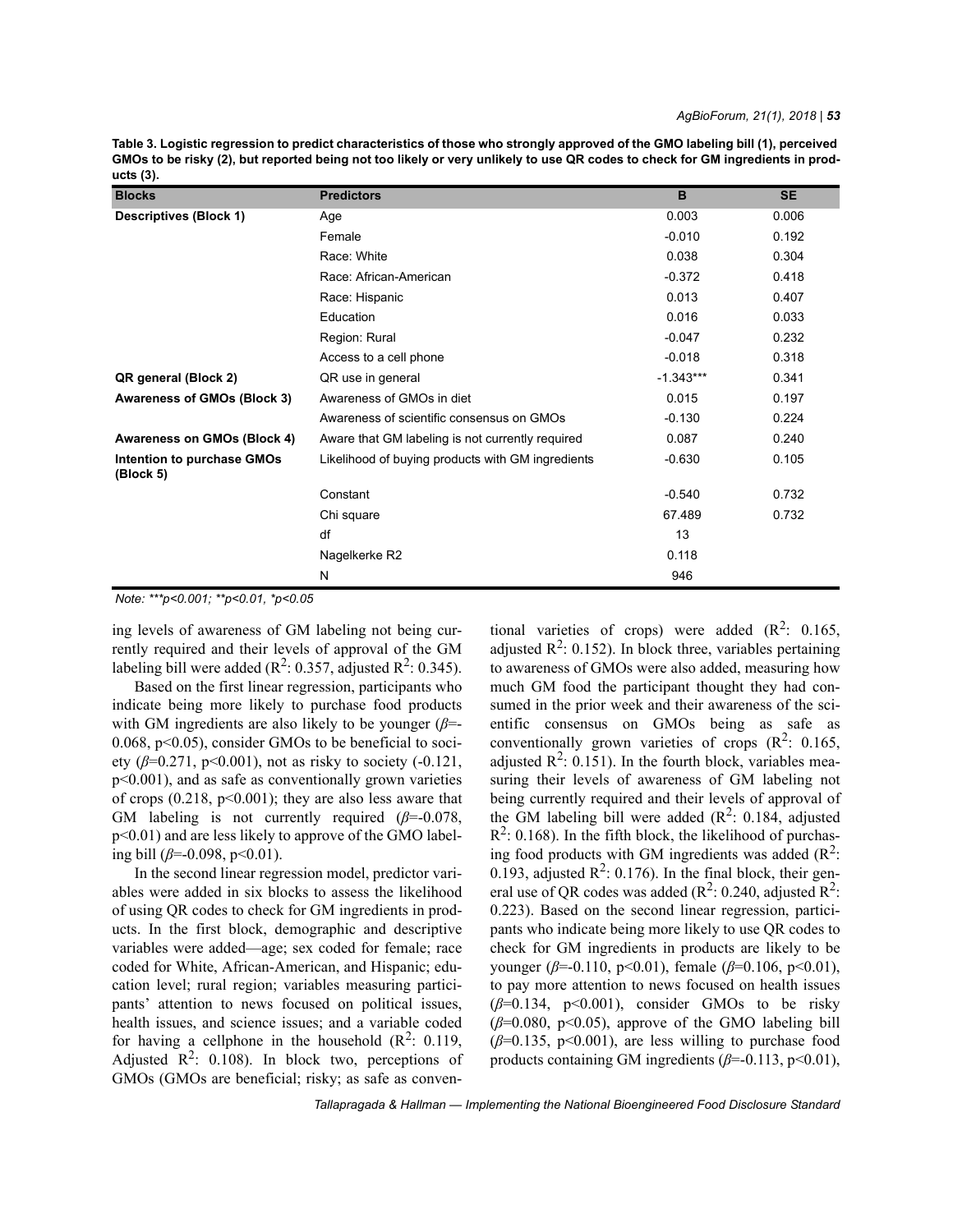|                                                              |                                                      | Likelihood of buying products with<br><b>GM</b> ingredients |           | Likelihood of using UPC or QR<br>codes to check for GM ingredients |           |
|--------------------------------------------------------------|------------------------------------------------------|-------------------------------------------------------------|-----------|--------------------------------------------------------------------|-----------|
| <b>Blocks</b>                                                | <b>Predictor variables</b>                           | B                                                           | <b>SE</b> | B                                                                  | <b>SE</b> |
| <b>Descriptives</b><br>(Block 1)                             | Age                                                  | $-0.004*$                                                   | 0.002     | $-0.007**$                                                         | 0.002     |
|                                                              | Female                                               | $-0.017$                                                    | 0.059     | $0.238**$                                                          | 0.070     |
|                                                              | Race: White                                          | 0.022                                                       | 0.093     | $-0.201$                                                           | 0.112     |
|                                                              | Race: African-American                               | 0.015                                                       | 0.119     | 0.219                                                              | 0.142     |
|                                                              | Race: Hispanic                                       | 0.075                                                       | 0.121     | 0.114                                                              | 0.145     |
|                                                              | Education                                            | $-0.011$                                                    | 0.010     | $-0.003$                                                           | 0.012     |
|                                                              | Region: Rural                                        | 0.039                                                       | 0.068     | 0.036                                                              | 0.082     |
|                                                              | Political news                                       | 0.015                                                       | 0.025     | 0.047                                                              | 0.030     |
|                                                              | Health news                                          | $-0.055$                                                    | 0.029     | $0.138***$                                                         | 0.035     |
|                                                              | Science news                                         | $-0.040$                                                    | 0.029     | $-0.017$                                                           | 0.035     |
|                                                              | Access to a cell phone                               | ---                                                         | ---       | $-0.059$                                                           | 0.119     |
| <b>GMO</b> perceptions<br>(Block 2)                          | GMOs are beneficial to society                       | $0.214***$                                                  | 0.028     | $-0.009$                                                           | 0.035     |
|                                                              | GMOs are risky to society                            | $-0.093***$                                                 | 0.024     | $0.067*$                                                           | 0.029     |
|                                                              | GMOs are as safe as<br>conventionally grown crops    | $0.170***$                                                  | 0.028     | $-0.044$                                                           | 0.034     |
| Awareness of<br>GMOs (Block 3)                               | Awareness of GMOs in diet                            | 0.014                                                       | 0.058     | 0.011                                                              | 0.069     |
|                                                              | Awareness of GMO scientific<br>consensus             | 0.111                                                       | 0.064     | 0.017                                                              | 0.077     |
| Awareness and<br>opinion on GMO<br>labeling law<br>(Block 4) | Aware that GM labeling is not<br>currently required  | $-0.202**$                                                  | 0.074     | $-0.054$                                                           | 0.089     |
|                                                              | Approval of GMO labeling law                         | $-0.090**$                                                  | 0.027     | $0.136***$                                                         | 0.032     |
| Intention to<br>purchase GMOs<br>(Block 5)                   | Likelihood of buying products<br>with GM ingredients |                                                             |           | $-0.124**$                                                         | 0.040     |
| QR general (Block QR use in general<br>6)                    |                                                      |                                                             |           | $0.732***$                                                         | 0.098     |
|                                                              | Constant                                             | 2.390***                                                    | 0.263     | $1.430***$                                                         | 0.347     |
|                                                              | $\mathsf{N}$                                         | 927                                                         |           | 925                                                                |           |
|                                                              | R <sub>2</sub> (R <sub>2</sub> adj)                  | 0.357(0.345)                                                |           | 0.240(0.223)                                                       |           |

**Table 4. Linear regressions to predict the likelihood of buying products with GM ingredients and the likelihood of using UPC or QR codes to check for GM ingredients.**

*Note: \*\*\*p<0.001; \*\*p<0.01, \*p<0.05*

and are likely to have used UPC or QR codes in general (*β*=0.223, p<0.001).

Figures 4 and 5 depict regression path models that present results from the two linear regressions shown in Table 4. The path analysis is used to portray the magnitude and significance of the direct and indirect relationships between the measured variables in the study. Figure 4 represents the regression path model with unstandardized coefficients as shown in Table 4 and Figure 5 shows standardized coefficients that allow for comparisons between variables to indicate strong predictors in the model. The results from the two regressions indicate that the variables measuring perception of GMOs as being risky to society, approval of the GMO labeling law, and the likelihood of purchasing products with GM ingredients are significant predictors of the likelihood of using QR codes to find out whether a product contained genetically modified ingredients, thereby confirming Hypothesis 2. Prior use of UPC/QR codes is one of its strongest predictors (as shown in Figure 5) of intended use of QR codes to find out whether a product contains genetically modified ingredients, which confirms Hypothesis 3. Along with these direct relationships, the path model also indicates the indirect relationships that affect the likelihood of using QR codes to check for GM ingredients. Awareness that GM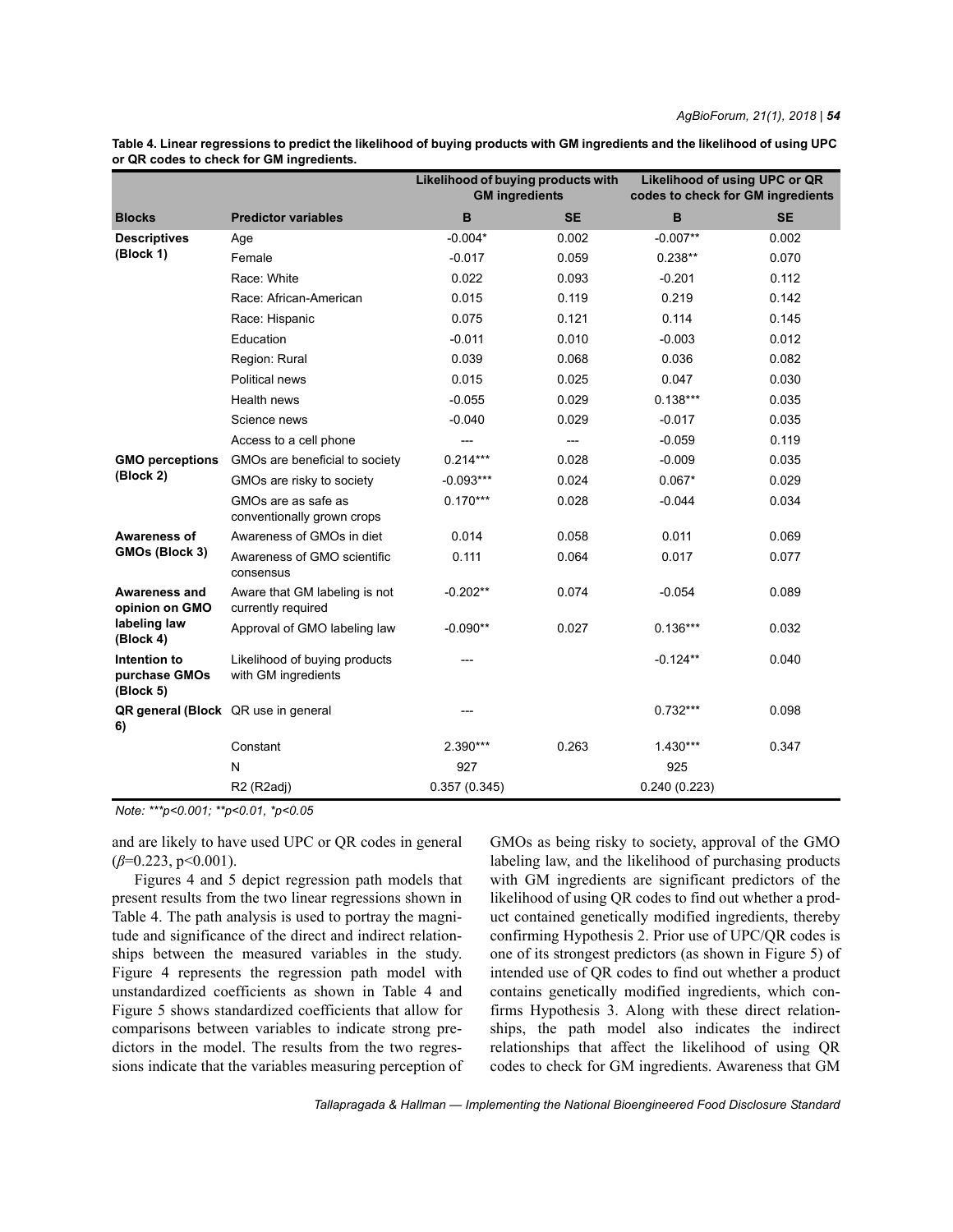*AgBioForum, 21(1), 2018 | 55*



**Figure 4. Regression path model (unstandardized coefficients).** *Note: \*\*\*p<0.001; \*\*p<0.01; \*p<0.05*



**Figure 5. Regression path model (standardized coefficients).** *Note: \*\*\*p<0.001; \*\*p<0.01; \*p<0.05*

labeling is not currently required, the perception that GMOs are as safe as conventional crops, belief that GMOs are beneficial to society, belief that GMOs are risky to society, and approval of the GMO labeling law are each significant predictors of the likelihood of buying products with GMOs. The regression path model depicts these direct and indirect paths that affect the likelihood of using QR codes to check for GM ingredients.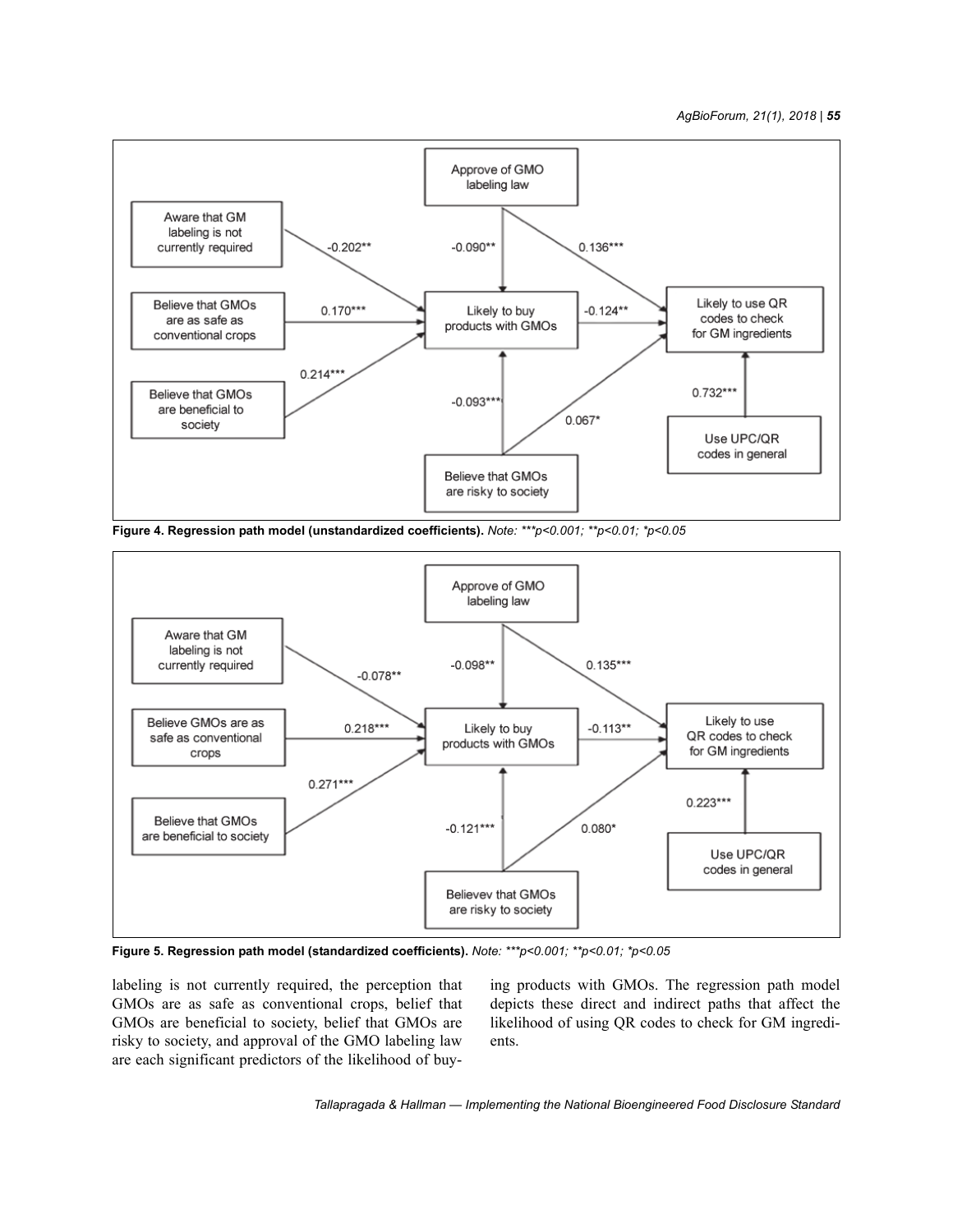The National Bioengineered Food Disclosure Standard of 2016 mandates that foods sold in the United States that contain GM ingredients must disclose this fact. While companies are given the option to disclose the presence of GM ingredients using text or symbols on their product labels, it is likely that many food companies will opt to use a QR code linked to the SmartLabel website to make information about the GM ingredients in their products available to consumers. The fundamental question is whether consumers will use QR codes to access this information. This study suggests that the answer is yes; four-in-ten Americans say they are likely to do so. However, this number is neither as many, nor as few as might be anticipated by the proponents and opponents of mandatory labeling.

## **Discussion**

Consistent with earlier studies (Hallman, Adelaja, Schilling, & Lang, 2002; Hallman, Hebden, Aquino, & Cuite, 2003; Hallman, Hebden, Cuite, Aquino, & Lang, 2004; Hallman et al., 2013; Kennedy & Funk, 2016; McFadden & Lusk, 2016), the results of this investigation indicate that Americans continue to have low levels of awareness and knowledge about GMOs, and many subscribe to misconceptions about them. Despite estimates by the GMA (2013) that as much as 80% of the processed foods now consumed in the United States contains one or more ingredients derived from GM crops (GMA, 2013), only half of US adults believe they have consumed *any* GM food in the past week.

The public appears equally divided with respect to whether GMOs are beneficial or risky to society overall, but much of the public appears to be skeptical about the safety of GM foods. Only about three-in-ten agree that GM foods on the market in the United States are as safe as conventionally grown varieties of the same crop. This is about the same percentage who are aware that the current scientific consensus is that GM crops and foods are safe for human health and the environment. Moreover, half of Americans say they would be less likely to purchase a product if they learned that it contains GM ingredients, though only 18% apparently know that GM labeling is not mandatory in the United States.

Consonant with other studies showing that the majority of US adults support the mandatory labeling of GM ingredients (Anderson, 2015; Center for Food Safety, 2017; Kopicki, 2013; McFadden & Lusk, 2016), the results of this investigation show that about eight-inten US adults say they somewhat or strongly approve of a bill passed by Congress that would require the labeling of GM foods. The National Bioengineered Food Disclosure Standard of 2016 mandates that labeling.

However, support for the mandatory labeling of GM products does not automatically translate into consumer intentions to use QR codes to check for GM ingredients. The regression analyses do show that the more likely an individual is to approve of mandatory GM food labeling, the more likely they are to say that they would use QR codes to check for GM ingredients. However, the results also indicate that about three-in-ten both strongly approve of mandatory labeling but are unlikely to scan a QR code to find out whether a product contains GM ingredients. Indeed, twice as many Americans (81%) approve of mandatory labeling as say they are somewhat or very likely to use their mobile phones or an instore scanner to learn whether a product has GM ingredients (40%).

Not surprisingly, one of the main predictors of the future likelihood of using QR codes to check for GM ingredients is the prior use of UPC or QR codes for other purposes. However, more than half (56%) of those who say that they are very likely or somewhat likely to use QR codes to find out whether a product contains GM ingredients also reported that they had not used a UPC or QR codes in general in the 12 months prior to the survey. Thus, lack of prior use of these codes may not represent a significant barrier to their future use to obtain desired information about GM ingredients. On the other hand, 47% of those who did report using UPC or QR codes in the year prior to the survey also said that it is not too likely or not at all likely that they will use QR codes to find out whether a product contains GM ingredients. Therefore, familiarity with the use of these codes to obtain desired information (about prices or nutrition, for example) does not automatically lead to the desire to use them to find out about GM ingredients. Both of these findings are consistent with the information-seeking literature, which suggests that people are more motivated to seek information when they believe it to be relevant and useful to them (Case & Given, 2016).

Fundamentally, GM ingredient disclosure through QR codes linked to a website presents an opportunity to provide detailed, contextualized information to consumers who are motivated to seek it. When an individual scans a product's QR code and visits a SmartLabel page to find out whether the product contains GM ingredients, the information they encounter has the potential to influence their understanding or perceptions of GMOs and of the products that contain them. Indeed, scanning the QR codes of many of the products they buy might lead consumers to a greater understanding of the current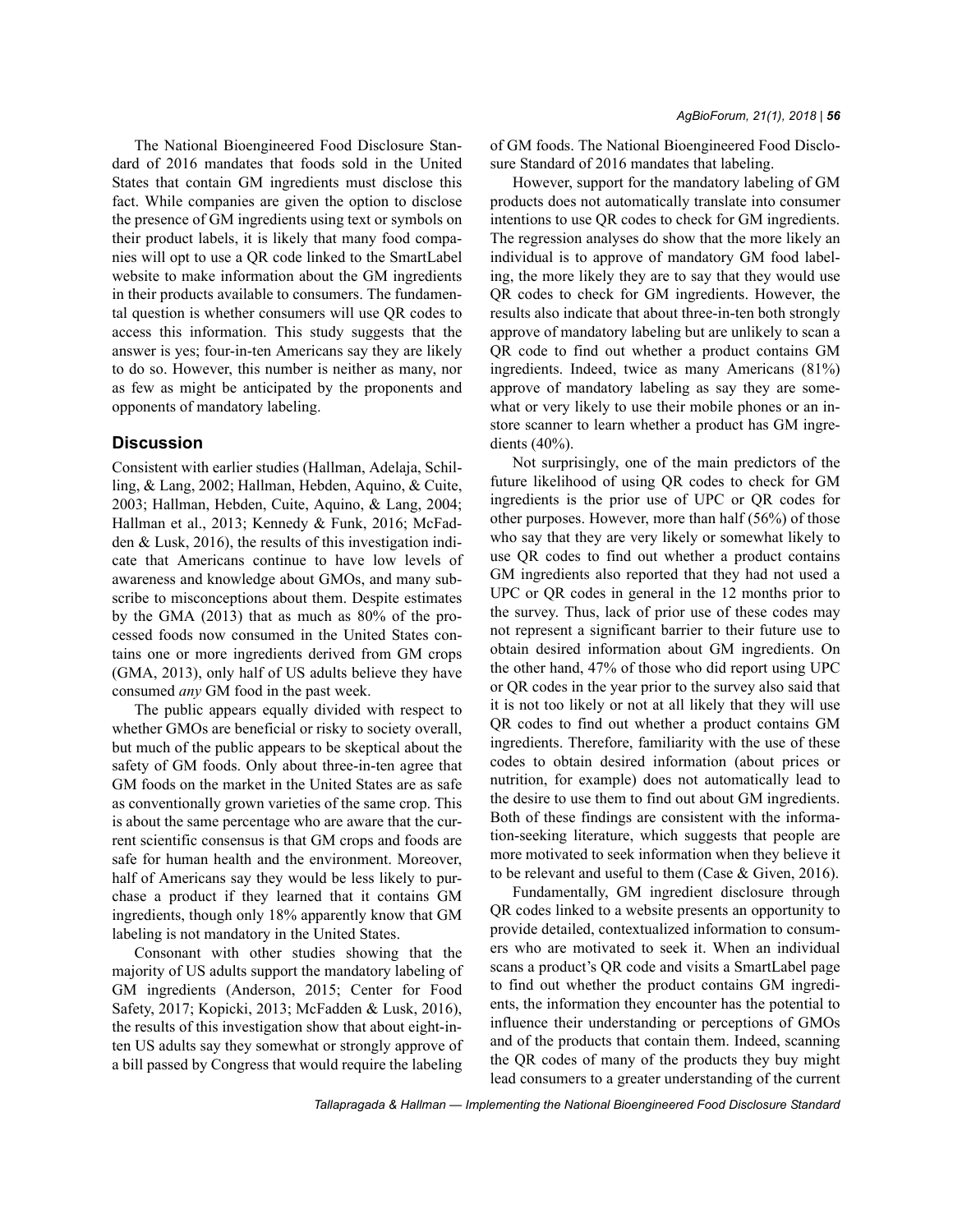ubiquity of GM ingredients in the US food supply and in their own diets.

Yet, this study shows that those who say they are likely to seek GMO disclosure information through QR codes are not a representative cross-section of American consumers with neutral views of GMOs. Instead, the results show that those more likely to use QR codes to check for GM ingredients are people who believe that GMOs are risky to society and those who say they are less likely to buy products with GMOs. This suggests that they are more likely to seek disclosure information as a way to *avoid* GMOs, rather than as a way to improve their *understanding* of them (Dunwoody & Griffin, 2015).

## **Conclusions**

The National Bioengineered Food Disclosure Standard of 2016 mandates that foods sold in the United States that contain GM ingredients must disclose this fact. While companies are given the option to disclose the presence of GM ingredients using text or symbols on their product labels, it is likely that many food companies will opt to use a QR code linked to the SmartLabel website to make information about the GM ingredients in their products available to consumers. The fundamental question is whether consumers will use QR codes to access this information. This study suggests that the answer is yes; four-in-ten Americans say they are likely to do so. However, this number is neither as many—nor as few—as might be anticipated by the proponents and opponents of mandatory labeling.

In fact, far more Americans indicate support for the mandatory labeling of GM foods than say they are likely to use the QR codes to check for GM ingredients. The profile of consumers most likely to do so includes those who already use UPC or QR codes for other purposes, perceive GMOs to be risky to society, and those who are less likely to purchase products with GM ingredients, suggesting that they are likely to use disclosure information to avoid such products.

Future research should investigate other factors likely to influence the use of QR codes to check for GM ingredients and the overall impact that seeking such information is likely to have on the perception, understanding, engagement, and uptake of GMOs. Given the growing support among manufacturers for using QR codes and the SmartLabel platform to disclose GM information, future studies should explore how to best present GM information, particularly to consumers who have little awareness or knowledge about GMOs and may encounter this information for the first time.

## **References**

- Adler, J.H. (2016). There is no consumer right to know. *Regulation*, *39*, 26-33.
- American Association for the Advancement of Science. (2012, October 20). *Statement by the AAAS board of directors on labeling of genetically modified foods.* Washington, DC: Author. Available on the World Wide Web: https:// www.aaas.org/sites/default/files/AAAS\_GM\_statement.pdf.
- Anderson, M. (2015). Amid debate over labeling GM foods, most Americans believe they're unsafe. *Pew Research Center: Fact Tank*. Available on the World Wide Web: http:// www.pewresearch.org/fact-tank/2015/08/11/amid-debateover-labeling-gm-foods-most-americans-believe-theyreunsafe/#.
- Atkinson, L. (2013). Smart shoppers? Using QR codes and "green" smartphone apps to mobilize sustainable consumption in the retail environment. *International Journal of Consumer Studies*, *37*, 387-393.
- Bain, C., & Selfa, T. (2017). Non-GMO vs organic labels: Purity or process guarantees in a GMO contaminated landscape. *Agriculture and Human Values*, *Online First Articles*.
- Barham, E. (2002). Towards a theory of values-based labeling. *Agriculture and Human Values*, *19*, 349-360.
- Basker, E. (2012). Raising the barcode scanner: Technology and productivity in the retail sector. *American Economic Journal: Applied Economics*, *4*(3), 1-27.
- Bittman, M. (2016, September 2). G.M.O. labeling law could stir a revolution. *New York Times*. Available on the World Wide Web: http://www.nytimes.com/2016/09/02/opinion/gmolabeling-law-could-stir-a-revolution.html.
- Case, D.O., & Given, L.M. (2016). *Looking for information: A survey of research on information seeking, needs, and behavior* (4<sup>th</sup> edition). Bingley, UK: Emerald Group Publishing Limited.
- Center for Food Safety. (2015). Memo on the discriminatory nature of QR codes and the DARK Act. *Center for Food Safety, Issues*, *976*. Available on the World Wide Web: http:// www.centerforfoodsafety.org/issues/976/ge-food-labeling/ blog/4297/memo-on-the-discriminatory-nature-of-qr-codesand-the-dark-act#.
- Center for Food Safety. (2017). U.S. polls on GE food labeling. *Center for Food Safety, Issues*, *976*. Available on the World Wide Web: http://www.centerforfoodsafety.org/issues/976/gefood-labeling/us-polls-on-ge-food-labeling.
- Chaffee, S.H. (1986). Mass media and interpersonal channels: Competitive, convergent, or complementary? In G. Gumpert & R. Cathcart (Eds.), *Inter media* (pp. 62-80). New York: Oxford University Press.
- Charles, D. (2016, July 14). Congress just passed a GMO labeling bill. Nobody's super happy about it. *National Public Radio*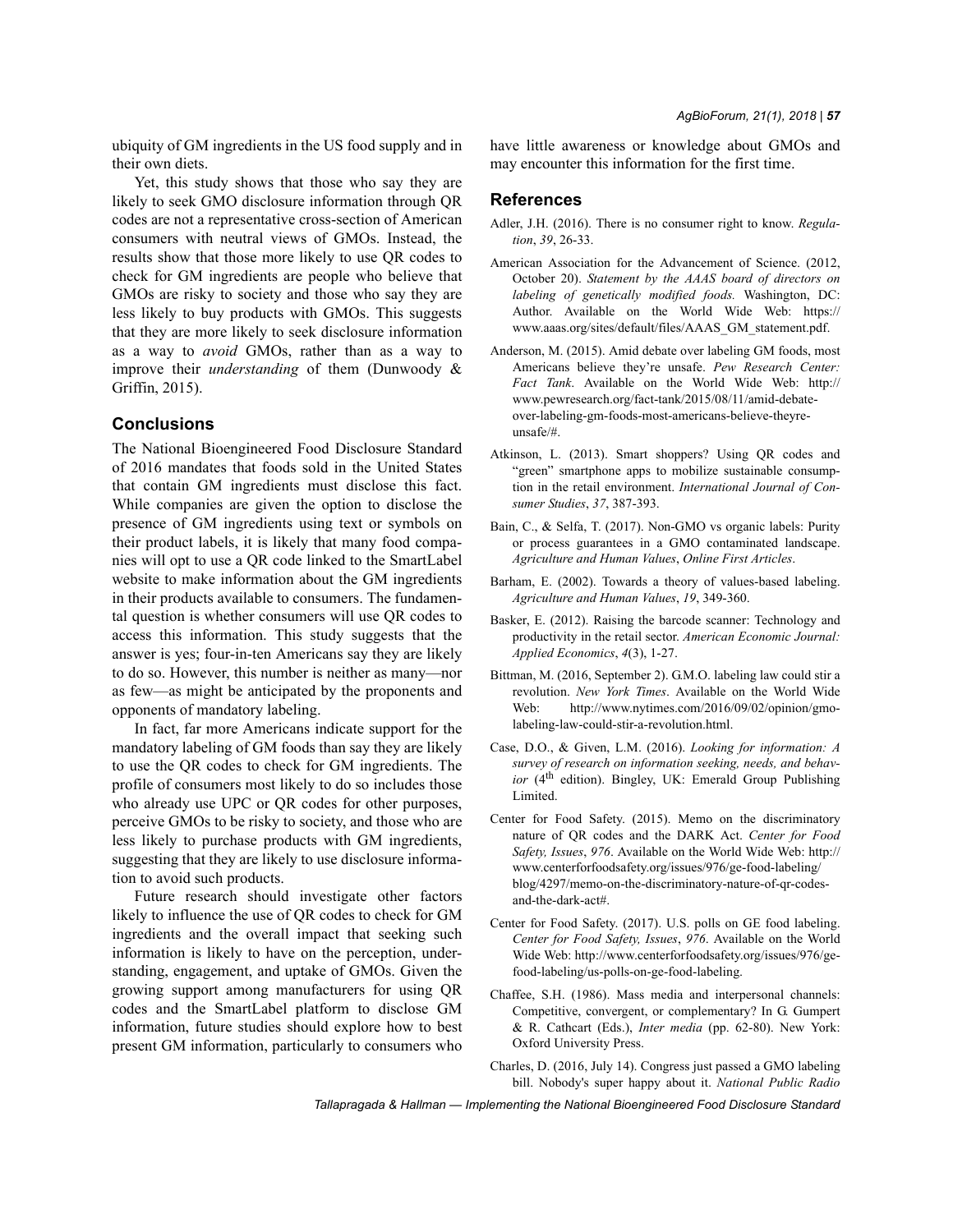*(NPR)*. Available on the World Wide Web: http:// www.npr.org/sections/thesalt/2016/07/14/486060866/congress-just-passed-a-gmo-labeling-bill-nobodys-super-happyabout-it.

- Costanigro, M., Deselnicu, O., & McFadden, T.D. (2016). Product differentiation via corporate social responsibility: Consumer priorities and the mediating role of food labels. *Agriculture and Human Values*, *33*, 597-609.
- Dunwoody, S., & Griffin, R.J. (2015). Risk information seeking and processing model. In H. Cho, T. Reimer, & K.A. McComas (Eds.), *Sage handbook of risk communication* (pp. 102- 116). Thousand Oaks, CA: Sage Publications.
- Funk, C., & Kennedy, B. (2016). *The new food fights: U.S. public divides over food science*. Washington, DC: Pew Research Center. Available on the World Wide Web: http://www.pewinternet.org/2016/12/01/the-new-food-fights/.
- Greenberg, J. (2016, August 9). Obama expands Monsanto doctrine by signing DARK Act and invalidating Vermont GMO labeling law. *Huffington Post*. Available on the World Wide Web: http://www.huffingtonpost.com/entry/obama-signsdark-act-to-invalidate-vermonts-landmark\_us\_57a644c7e4 b0ccb023727b2d.
- Grocery Manufacturers Association (GMA). (2013, September 18). *Grocery Manufacturers Association launches www.FactsAboutGMOs.org* (Press Release). Washington, DC: Author. Available on the World Wide Web: http://www.gmaonline.org/news-events/newsroom/grocery-manufacturers-association-launches-wwwfactsaboutgmosorg/.
- GMA. (2015, December 12). *MNew SmartLabel initiative gives consumers easy access to detailed product ingredient information*. Washington, DC: Author. Available on the World Wide Web: http://www.gmaonline.org/news-events/newsroom/new-smartlabel-initiative-gives-consumers-easyaccess-to-detailed-ingredien/
- GMA. (2015b, December). *SmartLabel fact sheet*. Washington, DC: Author. Available on the World Wide Web: http:// www.gmaonline.org/file-manager/SmartLabel%20Fact%20Sheet%2012-3-15.pdf.
- GS1 US. (2017). *GS1 DataBar for coupons: Printed coupons utilize GS1 DataBar exclusively*. Lawrenceville, NJ: Author. Available on the World Wide Web: https://www.gs1us.org/ DesktopModules/Bring2mind/DMX/Download.aspx?command=core\_download&entryid=155&language=en-US&PortalId=0&TabId=134.
- Hallman, W.K. (1995). Public perceptions of agri-biotechnology. *Genetic Engineering News*, *15*(13), 4-5.
- Hallman, W.K. (2000). *Consumer concerns about biotechnology: International perspectives* (Food Policy Institute Report No. RR-0602-003). New Brunswick, NJ: Rutgers University, Food Policy Institute.
- Hallman, W.K., Adelaja, A.O., Schilling, B.J., & Lang, J. (2002). *Public perceptions of genetically modified foods: Americans know not what they eat* (Food Policy Institute Report No. RR-

0302-001). New Brunswick, NJ: Rutgers University, Food Policy Institute.

- Hallman, W.K., & Aquino, H.L. (2005). Consumers' desire for GM labels: Is the devil in the details? *Choices*, *20*(4), 217- 222.
- Hallman, W.K., Cuite, C.L., & Morin, X.K. (2013). *Public perceptions of labeling genetically modified foods* (Working Paper 2013-01). New Brunswick, NJ: Rutgers, The State University of New Jersey, New Jersey Agricultural Experiment Station.
- Hallman, W.K., Hebden, W.C., Aquino, H.L., Cuite, C.L., & Lang, J.T. (2003). *Public perceptions of genetically modified foods: A national study of American knowledge and opinion* (Food Policy Institute Report No. RR-1003-004). New Brunswick, NJ: Rutgers University, Food Policy Institute.
- Hallman, W.K., Hebden, W.C., Cuite, C.L., Aquino, H.L., & Lang, J.T. (2004). *Americans and GM food: knowledge, opinion & interest in 2004* (Food Policy Institute Report No. RR-1104-007). New Brunswick, New Jersey: Rutgers University, Food Policy Institute.
- Hemphill, T.A., & Banerjee, S. (2014). Mandatory food labeling for GMOs. *Regulation*, *37*, 7-10.
- Heneghan, C. (2016, August 1). SmartLabel's role in GMO labeling compliance—and industry transparency. *Food Dive*. Available on the World Wide Web: http://www.fooddive.com/ news/smartlabels-role-in-gmo-labeling-compliance-andindustry-transparency/423595/.
- Just Label It. (2015, December 2). *Nearly nine in 10 Americans want labels on GMO food strong support for labels crosses party lines*. Washington, DC: Author. Available on the World Wide Web: http://www.justlabelit.org/press-room/new-pollnearly-nine-in-10-americans-want-labels-on-gmo-food/.
- Kennedy, B., & Funk, C. (2016, December 5). *Many Americans are skeptical about scientific research on climate and GM foods*. Washington, DC: Pew Research Center. Available on the World Wide Web: http://www.pewresearch.org/fact-tank/ 2016/12/05/many-americans-are-skeptical-about-scientificresearch-on-climate-and-gm-foods/.
- Kopicki, A. (2013, July 27). Strong support for labeling modified foods. *New York Times*. Available on the World Wide Web: http://www.nytimes.com/2013/07/28/science/strong-supportfor-labeling-modified-foods.html.
- Kustin, M.E. (2015, December 2). Nothing smart about "Smart Label." *AgMag*. Available on the World Wide Web: http:// www.ewg.org/agmag/2015/12/nothing-smart-about-smartlabel.
- Kvidahl, M. (2016). GMA Q&A: What you should know about SmartLabel. *Supermarket News*. Available on the World Wide Web: http://www.supermarketnews.com/marketing/gma-qawhat-you-should-know-about-smartlabel.
- Leary, W.E. (1992, May 31). Bon appetit, scientists say. *New York Times*. Available on the World Wide Web: http://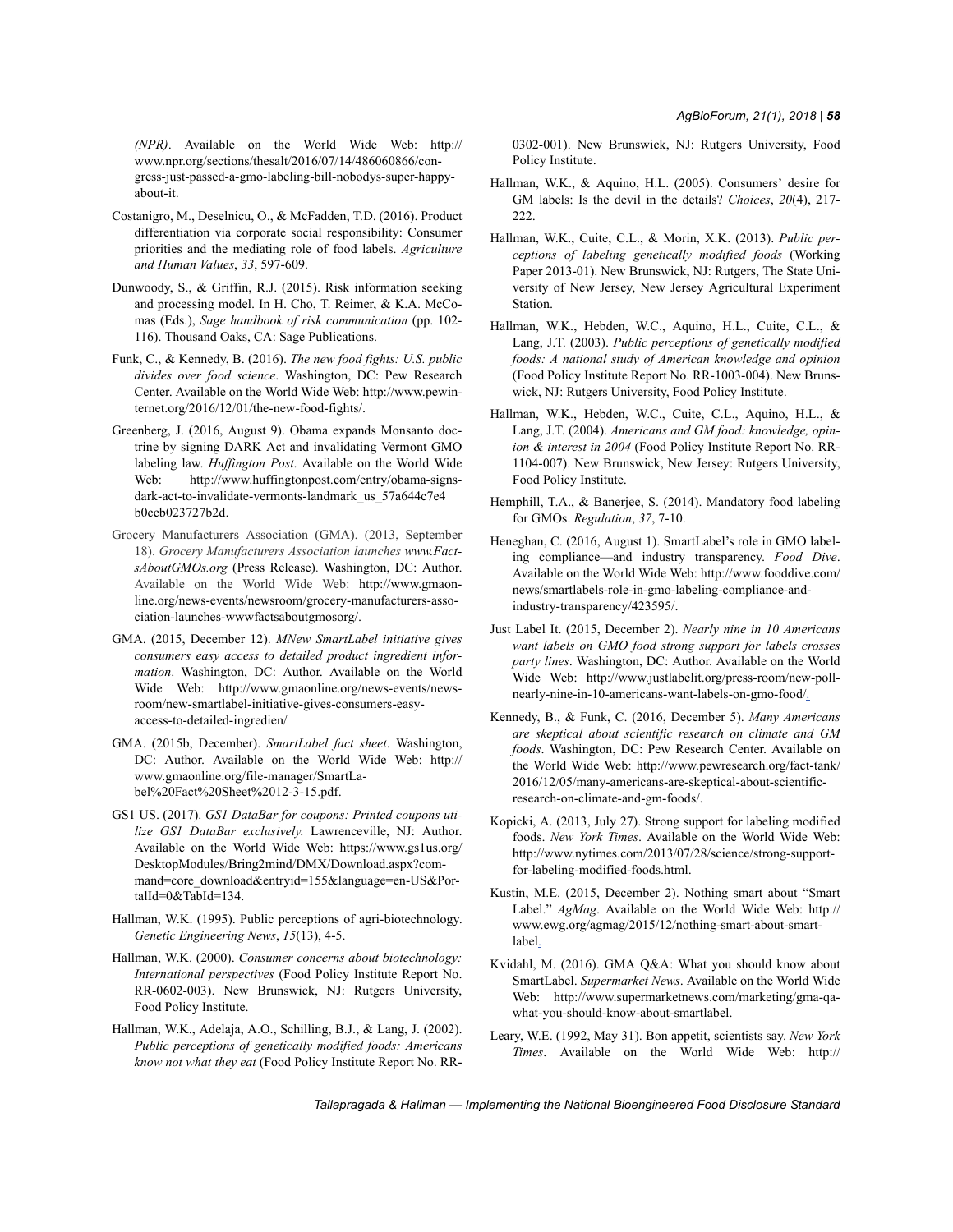www.nytimes.com/1992/05/31/weekinreview/may-24-30 bon-appetit-scientists-say.html.

- Leary, W.E. (1994, May 19). FDA approves altered tomato that will remain fresh longer. *New York Times*. Available on the World Wide Web: http://www.nytimes.com/1994/05/19/us/ fda-approves-altered-tomato-that-will-remain-fresh-longer.html.
- McFadden, B.R. (2017). The unknowns and possible implications of mandatory labeling. *Trends in Biotechnology*, *35*(1), 1-3.
- McFadden, B.R., & Lusk, J.L. (2016). What consumers don't know about genetically modified food, and how that affects beliefs. *The FASEB Journal*, *30*(9), 3091-3096.
- National Academies of Sciences, Engineering, and Medicine. (2016). *Genetically engineered crops: Experiences and prospects*. Washington, DC: The National Academies Press.
- National Bioengineered Food Disclosure Standard. (2016). National bioengineered food disclosure standard of 2016. *Pub. L. No. 114-216* (130 Stat.), 834-839.
- O'Neil, C. (2016, February 22). Top 10 reasons to oppose the Senate DARK act. *AgMag*. Available on the World Wide Web: http://www.ewg.org/agmag/2016/02/top-10-reasons-opposesenate-dark-act.
- Organic Consumers Association (OCA). (2017a). *Pro-GMO? Or pro-right to know?* Finland, MN: Author. Available on the World Wide Web: https://www.buycott.com/campaign/211/ pro-gmo-or-pro-right-to-know.
- OCA. (2017b). *Buycott? There's an (OCA) app for that*. Finland, MN: Author. Available on the World Wide Web: https:// www.organicconsumers.org/newsletter/organic-bytes-398 moms-fight-back-against-gma-money-laundering/buycottthere%E2%80%99s-oca-app.
- Okazaki, S., Li, H., & Hirose, M. (2012). Benchmarking the use of QR code in mobile promotion. *Journal of Advertising Research*, *52*(1), 102-117.
- Pew Research Center. (2015, July 1). *Americans, politics and science issues*. Washington, DC: Author. Available on the World Wide Web: http://assets.pewresearch.org/wp-content/uploads/ sites/14/2015/07/2015-07-01\_science-and-politics\_FINAL-1.pdf.
- Pew Research Center. (2018, February 5). *Mobile fact sheet*. Washington, DC: Author. Available on the World Wide Web: http://www.pewinternet.org/fact-sheet/mobile/.
- Phillips, D.M., & Hallman, W.K. (2013). Consumer risk perceptions and marketing strategy: The case of genetically modified food. *Psychology & Marketing*, *30*(9), 739-748.
- Phillips, P.W.B., & Isaac, G. (1998). GMO labeling: Threat or opportunity? *AgBioForum*, *1*(1), 25-30. Available on the World Wide Web: http://www.agbioforum.org.
- Plumer, B. (2016, July 14). The controversial GMO labeling bill that just passed Congress, explained. *Vox*. Available on the World Wide Web: http://www.vox.com/2016/7/7/12111346/ gmo-labeling-bill-congress.
- Rosenberg, J.M. (2016, August 4). Small food companies ponder response to new GMO labeling law. *The Washington Post*. Available on the World Wide Web: http://www.seattletimes.com/business/small-food-companies-ponder-responseto-new-gmo-labeling-law/.
- Runge, C.F., & Jackson, L.A. (2000). Negative labeling of genetically modified organisms (GMOs): The experience of rBST. *AgBioForum*, *3*(1), 58-62. Available on the World Wide Web: http://www.agbioforum.org.
- Russell, J. (2017, February 27). Report: Painting a picture of digital food shopping's evolution. *SmartBrief*. Available on the World Wide Web: http://www.smartbrief.com/original/2017/ 02/report-painting-picture-digital-food-shopping%E2%80%99s-evolution?utm\_source=brief.
- Shin, D-H., Jung, J., & Chang, B-H. (2012). The psychology behind QR codes: User experience perspective. *Computers in Human Behavior*, *28*(4), 1417-1426.
- Smith, A. (2017, January 12). *Record shares of Americans now own smartphones, have home broadband*. Washington, DC: Pew Research Center. Available on the World Wide Web: http://www.pewresearch.org/fact-tank/2017/01/12/evolutionof-technology/.
- Smith, A., & Anderson, M. (2016, December 16). *Online shopping and e-commerce*. Washington, DC: Pew Research Center. Available on the World Wide Web: http:// www.pewinternet.org/2016/12/19/online-shopping-and-ecommerce/.
- Snell, C., Bernheim, A., Berge, J., Kuntz, M., Pascal, G., Paris, A., & Ricroch, A.E. (2012). Assessment of the health impact of GM plant diets in long-term and multigenerational animal feeding trials: A literature review. *Food and Chemical Toxicology*, *50*, 1134-1148.
- Sunstein, C.R. (2016). *On mandatory labeling, with special reference to genetically modified foods*. *University of Pennsylvania Law Review*, *165*(5), 1043-1095.
- The Mellman Group, Inc. (2015, November 23). *Voters want GMO food labels printed on packaging* (Memo to Just Label It!). Washington, DC: Author.
- US Census Bureau. (2015). P*opulation survey: Annual social and economic supplement of the current population* (ASEC). Washington, DC: Author. Available on the World Wide Web: https://www.census.gov/programs-surveys/cps/datadetail.html.
- US Food and Drug Administration (FDA). (1992). Statement of policy: Foods derived from new plant varieties. Notice. *Federal Register*, *57*, 22984-23005.
- US FDA. (2015). Voluntary labeling indicating whether foods have or have not been derived from genetically engineered plants. Guidance for industry. Availability. *Federal Register*, *80*, 73194-73198. Available on the World Wide Web: https:// www.gpo.gov/fdsys/pkg/FR-2015-11-24/pdf/2015-29903.pdf